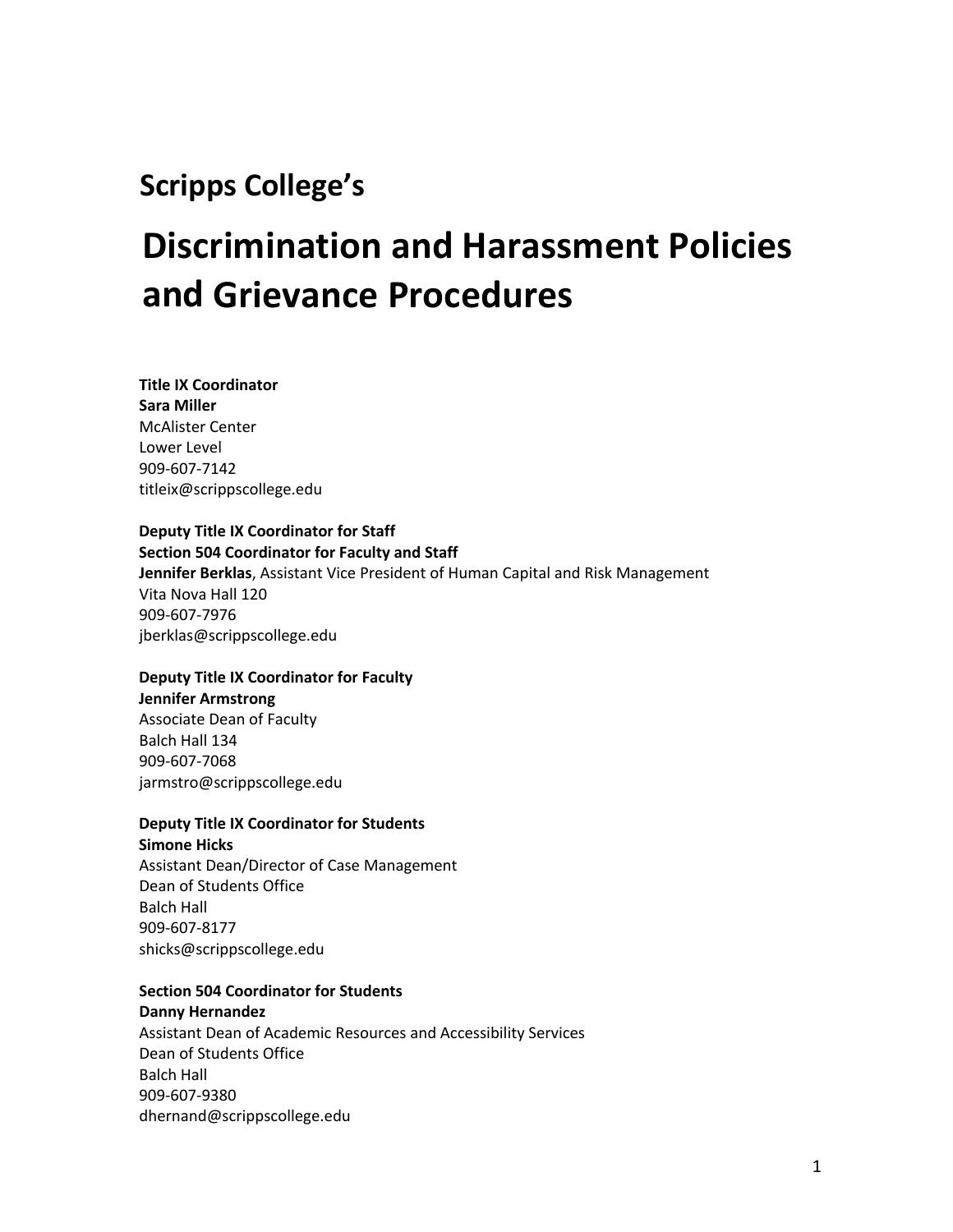| Ι.                                                                                                    |                                                                                                     |  |
|-------------------------------------------------------------------------------------------------------|-----------------------------------------------------------------------------------------------------|--|
| П.                                                                                                    |                                                                                                     |  |
|                                                                                                       |                                                                                                     |  |
| Ι.                                                                                                    |                                                                                                     |  |
| П.                                                                                                    |                                                                                                     |  |
| Ш.                                                                                                    |                                                                                                     |  |
| IV.                                                                                                   |                                                                                                     |  |
| v.                                                                                                    |                                                                                                     |  |
| VI.                                                                                                   |                                                                                                     |  |
|                                                                                                       |                                                                                                     |  |
|                                                                                                       |                                                                                                     |  |
| IX.                                                                                                   |                                                                                                     |  |
|                                                                                                       |                                                                                                     |  |
| Ι.                                                                                                    |                                                                                                     |  |
| н.                                                                                                    |                                                                                                     |  |
| Ш.                                                                                                    |                                                                                                     |  |
| IV.                                                                                                   |                                                                                                     |  |
| V.                                                                                                    | Investigation and Hearing Procedures for Complaints By or Against Students 19                       |  |
| VI.                                                                                                   | Investigation Procedures for Complaints of Discrimination, Harassment, or Sexual Misconduct that Do |  |
|                                                                                                       |                                                                                                     |  |
|                                                                                                       |                                                                                                     |  |
|                                                                                                       |                                                                                                     |  |
|                                                                                                       |                                                                                                     |  |
| х.                                                                                                    |                                                                                                     |  |
| XI.                                                                                                   |                                                                                                     |  |
|                                                                                                       |                                                                                                     |  |
| Appendix A Sexual Assault, Dating/Domestic Violence, and Stalking Prevention and Risk Reduction 28    |                                                                                                     |  |
| Appendix B Frequently Asked Questions: Sexual Assault, Dating/Domestic Violence and Stalking 30       |                                                                                                     |  |
| Appendix C What to Do if You Have Experienced Sexual Assault, Dating/Domestic Violence or Stalking 33 |                                                                                                     |  |
|                                                                                                       |                                                                                                     |  |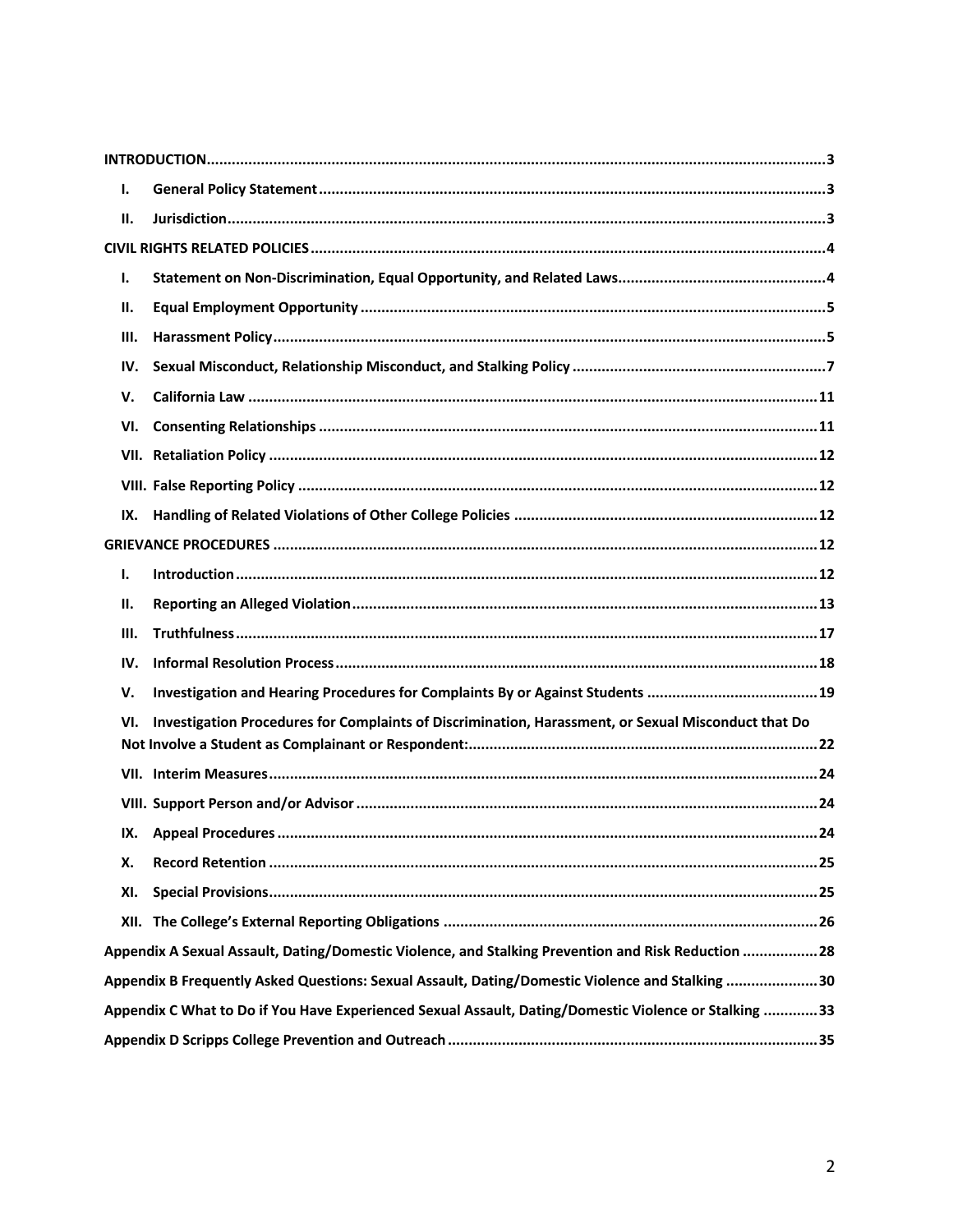#### **INTRODUCTION**

#### **I. General Policy Statement**

As a historically women's college committed to fostering an equitable and inclusive community, Scripps College (the "College") seeks to maintain an environment in which individuals can live, learn, and work free from discrimination and harassment, including sexual violence, sexual misconduct, dating violence, domestic violence, or stalking. The College regards such behavior as inimical to its educational purposes and to the respect for individuals that it holds to be essential in all aspects of its institutional life. Members of the Scripps community, defined as all individuals permanently or temporarily employed by, studying at, or officially connected with the College, should be aware that the College is strongly opposed to all forms of discrimination and harassment and that such behavior is prohibited by College policy and, in some instances, by civil and criminal laws.

All forms of harassment and discrimination on the basis of sex, gender identity and expression, pregnancy, religion, creed, color, race, national or ethnic origin, ancestry, immigration status, sexual orientation, medical condition, physical or mental disability, age, marital status, veteran status, family care leave status, caste, social origin, or any other basis prohibited by state or federal law destroy the foundation for respect and violate the sense of community vital to the College's educational enterprise. Sexual violence and sexual misconduct offenses are a form of sexual harassment and are strictly prohibited by the College. This policy also prohibits dating violence, domestic violence, and stalking. Retaliation against a person who reports, complains about, or participates in the investigation of a complaint of discrimination or harassment is likewise prohibited.

This policy strictly prohibits discrimination against, or the harassment of, any individual at the College or at College activities occurring away from campus, including but not limited to all individuals regularly or temporarily employed, studying, or with an official capacity at the College (such as Trustees, guest lecturers, volunteers, and contractors). Persons violating this policy will be subject to disciplinary action up to and including discharge from employment or expulsion from the College.

It is the responsibility of all faculty, staff, and students at the College to ensure compliance with this policy. Accordingly, faculty, staff, or students who believe they are being harassed or discriminated against, have observed harassment of, or discrimination against, another person at the College in violation of this policy, or believe such conduct has occurred, should immediately report the incident following the reporting procedures below.

As an educational institution, the College is committed to the principle of free expression and the exploration of ideas in an atmosphere of civility and mutual respect. The College also recognizes that the educational process can often be disturbing and unsettling, particularly when one's current ideas or values are being challenged. This means that the learning, working, and living environments might not always be comfortable for all members of the college community. The College does not proscribe speech simply because it is offensive. In determining whether an act constitutes discrimination or harassment, the context must be carefully reviewed, and full consideration must be given to the protection of individual rights, freedom of speech, and academic freedom.

#### **II. Jurisdiction**

The policies and procedures set forth herein apply to all College faculty, staff, and students. These policies and procedures also apply to third parties (such as campus visitors or vendors) who may have contact with members of the College community, either on the College's campus or at other College events and programs. For purposes of these policies and grievance procedures, a Complainant is a student, faculty, or staff member who is alleged to be the subject of a policy violation. The College also may be a Complainant. A Respondent under these policies and procedures is the person alleged to have engaged in conduct that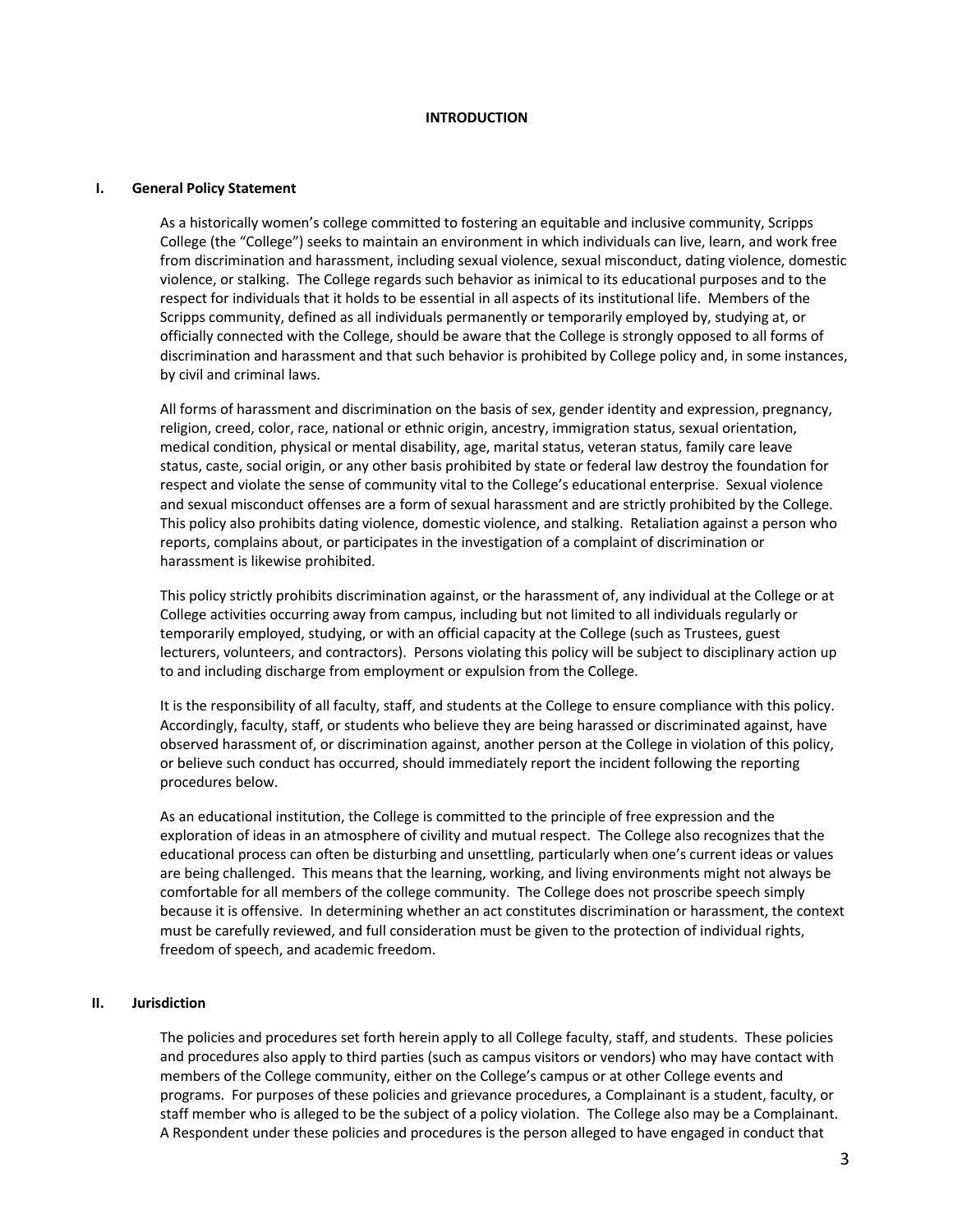constitutes a violation of these policies. If the alleged perpetrator is an employee or student from one of the other Claremont Colleges or The Claremont Colleges Services, Inc., the College will investigate the matter and take steps to stop the conduct and remedy its affects to the extent reasonably possible. However, the grievance or other relevant procedures related to any disciplinary action against the Respondent will be those of the Respondent's home institution.

On May 6, 2020, the U.S. Department of Education issued a Final Rule under Title IX of the Education Amendments of 1972 (the Final Rule). Based on the requirements of the Final Rule, The Claremont Colleges (TCC)\* implemented a joint TCC Title IX Sexual Harassment Policy, effective August 14, 2020. Alleged conduct that meets the definition of Sexual Harassment and jurisdiction outlined in the TCC Title IX Sexual Harassment Policy will be addressed under the TCC Title IX Sexual Harassment Policy. Alleged conduct that falls outside the scope of the TCC Title IX Sexual Harassment Policy may still be addressed through other policies and processes of the Respondent's home institution.

The grievance procedures set forth below are administrative in nature and are separate and distinct from the criminal and civil legal systems. Pursuing resolution through these procedures does not preclude someone from pursuing legal action now or in the future. If the conduct in question is alleged to be a violation of both College policy and public law, the College may proceed with its normal process, regardless of action or inaction by outside authorities. Decisions made or sanctions imposed through these or other College procedures are not subject to change because criminal or civil charges arising from the same conduct are dismissed, reduced, or rejected in favor of or against the Respondent.

In the event of a conflict with any other Scripps College policy or Claremont Colleges intercampus policy, the policies and procedures set forth below will prevail, with exception of alleged conduct that falls within the scope of the TCC Title IX Sexual Harassment Policy.

*\*The Claremont Colleges (TCC) is composed of seven (7) individual Institutions, including Pomona College; Claremont Graduate University; Scripps College; Claremont McKenna College; Harvey Mudd College; Pitzer College; and Keck Graduate Institute. Each of the Institutions, with the exception of Keck Graduate Institute, elected to adopt the TCC Title IX Sexual Harassment Policy.* 

# **CIVIL RIGHTS RELATED POLICIES**

# **I. Statement on Non-Discrimination, Equal Opportunity, and Related Laws**

The College does not discriminate on any illegal basis in the administration of its admission, educational, or employment policies and practices, nor in the recruitment, training, promotion, financial support, or compensation of its faculty, students, or staff. The College complies with all applicable state and federal laws, including, but not limited to:

- A. Title IX of the Higher Education Amendments of 1972;
- B. The Violence Against Women Reauthorization Act of 2013;
- C. Title VI of the Civil Rights Act of 1964;
- D. Title VII of the Civil Rights Act of 1964;
- E. California SB 493;
- F. California SB 967 ("Yes Means Yes");
- G. California Fair Employment and Housing Act ("FEHA");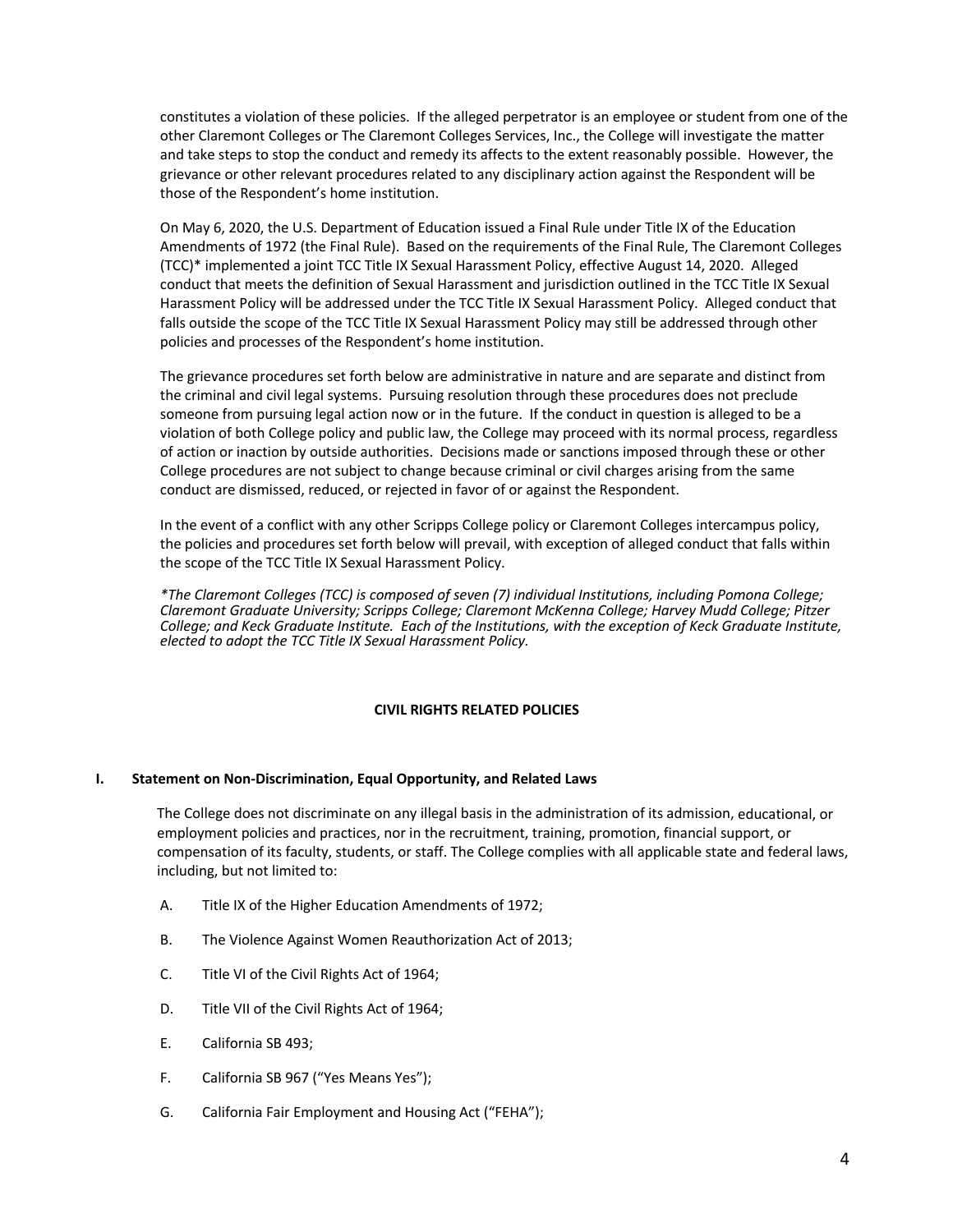- H. California Unruh Civil Rights Act;
- I. Family Educational Rights and Privacy Act of 1974;
- J. Section 504 of the Rehabilitation Act of 1973;
- K. Americans with Disabilities Act (the "ADA");
- L. Age Discrimination in Employment Act of 1967, as amended by the Older Worker's Benefit Protection Act ("ADEA");
- M. Any other applicable federal, state, or local law addressing nondiscrimination and/or equal employment opportunity.

Inquiries concerning the application of these laws to the College should be referred to the Title IX Coordinator or, if applicable, the Section 504 Coordinator.

# **II. Equal Employment Opportunity**

The College prides itself in being an open, competitive, and equal opportunity employer. The College is committed to a policy of equal employment opportunities for all applicants and employees and complies with all applicable state and federal laws on the matter. The College does not unlawfully discriminate on the basis of race, color, creed, religion, national or ethnic origin, ancestry, immigration status, sex, age, sexual orientation, gender identity and expression, marital status, pregnancy, physical or mental disability, medical condition, family care leave status, veteran's status, caste, social origin, or any other category protected by law. The College also prohibits the harassment of any employee on any of these bases. The College also makes reasonable accommodations for disabled employees. This policy applies to all areas of employment, including recruitment, hiring, training, promotion, compensation, benefits, transfer, and social and recreational programs. It is the responsibility of every manager and employee to follow this policy conscientiously. Employees with questions regarding this policy should discuss them with the Assistant Vice President of Human Capital and Risk Management or their supervisor.

#### **III. Harassment Policy**

A. It is the policy of Scripps College to maintain an environment for students, faculty, and staff that is free of prohibited harassment. All members of the community should be aware that the College is concerned about such harassment and is prepared to take prompt remedial action to prevent and correct such behavior. Individuals who engage in sexual harassment (which includes harassment based on gender, pregnancy, childbirth, or related medical conditions), as well as other prohibited harassment based on such factors as religion, color, race, national or ethnic origin, ancestry, immigration status, sexual orientation, gender identity and expression, physical or mental disability, age, marital status, family care leave status, caste, social origin, or veteran status, will be subject to discipline, up to and including expulsion or termination. Retaliation against a person who reports, complains about, or participates in the investigation of such harassment is likewise prohibited.

#### B. **Prohibited Harassment Defined**

1. *Prohibited Harassment in General*

Prohibited harassment is conduct that creates an intimidating, offensive, or hostile working or academic environment, or that interferes with work or academic performance, including harassment based on a person's protected status, including race, color, national origin, ancestry, immigration status, sex (which includes harassment based on gender, pregnancy, childbirth, or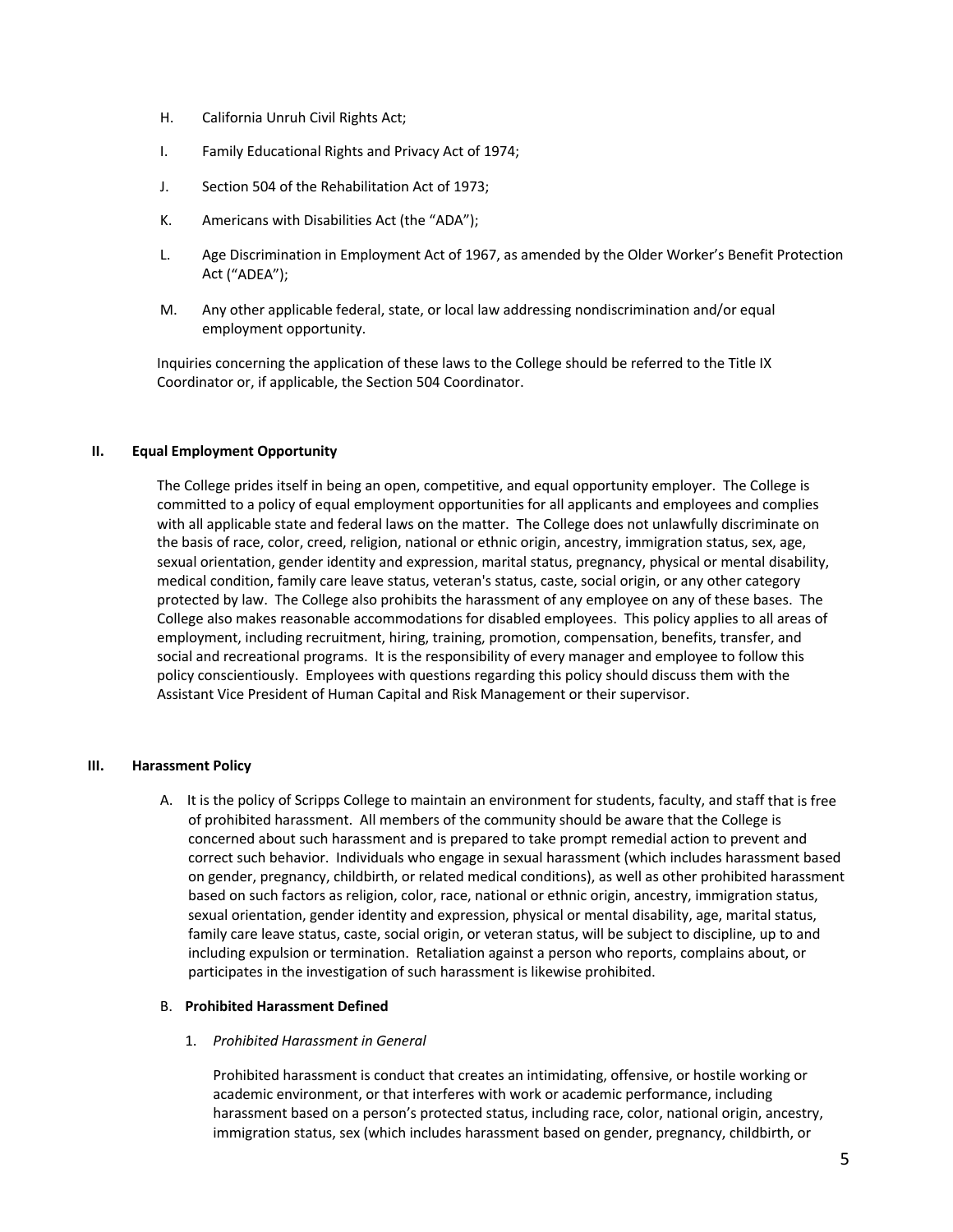related medical conditions), sexual orientation, gender identity and expression, age, religion, physical or mental disability, medical condition, marital status, veteran status, family care leave status, caste, social origin, or any other status protected by anti-discrimination and antiharassment statutes, such as Titles VII or IX of the Civil Rights Act, the Americans with Disabilities Act, the Age Discrimination in Employment Act, and the California Fair Employment and Housing Act.

Harassment can be physical, verbal, or visual. Harassment can be committed by employers, coworkers, fellow students, and third parties. Generally, statements and/or conduct legitimately and reasonably related to the College's mission of education do not constitute harassment.

To count as harassment under this policy, such conduct must:

- be offensive to the individual complaining of harassment and offensive to a reasonable person; and
- be so persistent, repetitive, pervasive, or severe that it has the purpose or effect of substantially interfering with an individual's academic or professional performance or creating an intimidating, abusive or hostile educational, employment, or living environment at the College.

Harassment may also occur when submission to conduct described above is made either explicitly or implicitly a term or condition of an individual's employment, education, living environment at the College, or participation in a College activity.

2. *Sexual Harassment*

One form of unlawful harassment is sexual harassment. Sexual harassment may be either "quid pro quo" harassment, that is sexual advances or requests for sexual favors where submission is made an explicit or implicit term or condition of an individual's employment or education or where submission or rejection is used as the basis for making employment or educational decisions affecting an individual; or "environmental " harassment, where the individual is subjected to a hostile or intimidating environment, in which verbal or physical conduct, because of its severity and/or persistence, is likely to interfere with an individual's work or education, or to affect adversely an individual's living conditions. Occasional compliments that are generally accepted as not offensive or other generally accepted social behavior, on the other hand, do not constitute sexual harassment.

Examples of sexual harassment may include such conduct as:

- a. Physical assault or other unwelcome touching;
- b. Direct or implied threats that submission to sexual advances will be a condition of employment, work status, promotion, grades, or letters of recommendations;
- c. Direct propositions of a sexual nature;
- d. Subtle pressure for sexual activity, an element of which may be repeated requests for private meetings without an academic and employment purpose;
- e. A pattern of conduct that would discomfort or humiliate, or both, a reasonable person at whom the conduct was directed that includes one or more of the following: (1) unnecessary touching, patting, hugging, or brushing against a person's body; (2) remarks of a sexual nature about a person's clothing or body, whether or not intended to be complimentary; (3) remarks about sexual activity or speculations about previous sexual experience; or (4) other comments of a sexual nature, including sexually explicit statements, questions, jokes, or anecdotes;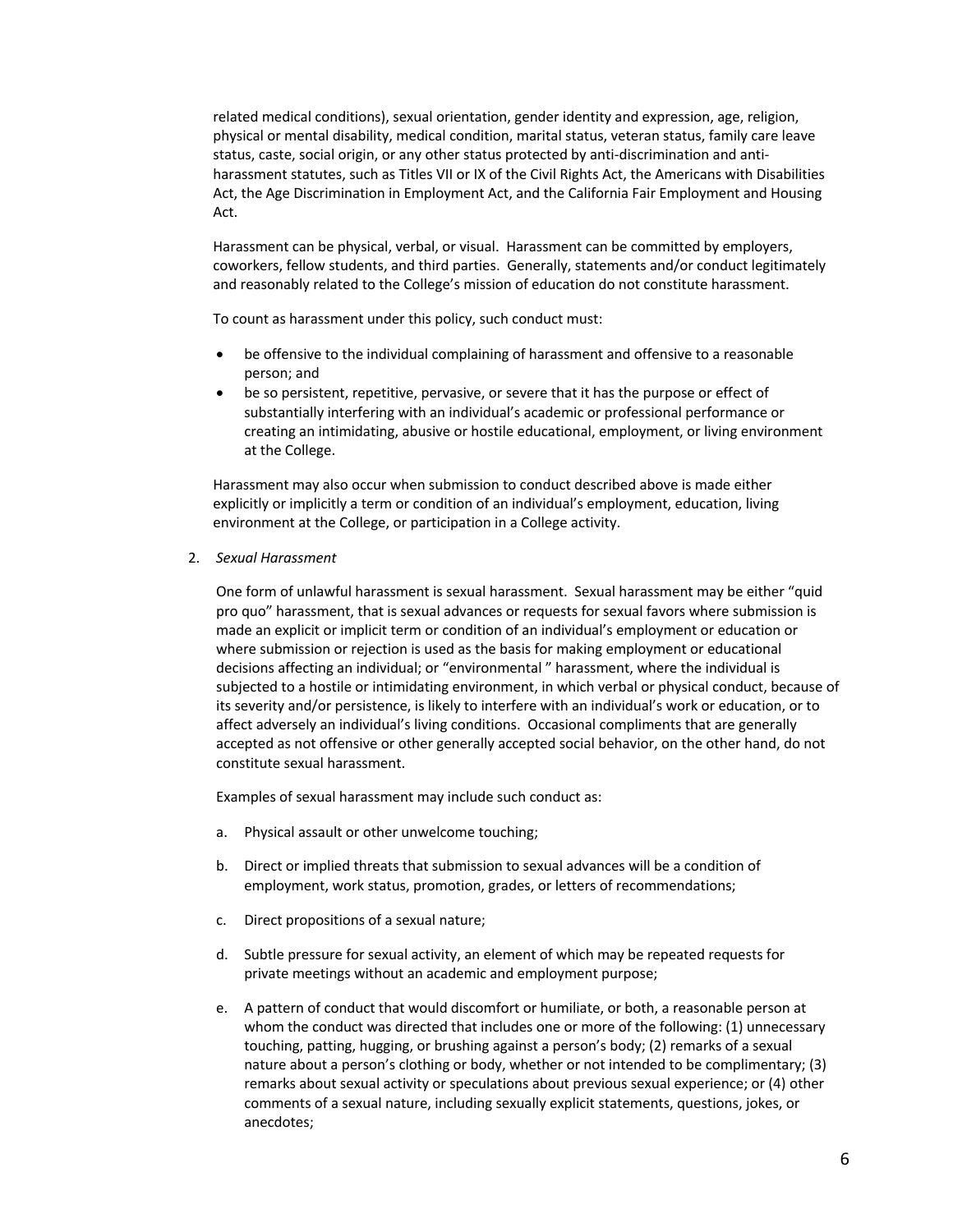- f. Certain visual displays of sexually oriented images outside the educational context;
- g. Letters, notes, electronic communication, or online activity containing comments, words or images as described in (e) above.

Sexual harassment includes harassment between individuals of any gender identity. Sexual misconduct offenses are specific forms of sexual harassment and are strictly prohibited by the College. Due to the unique nature of sexual misconduct, the College has a separate Sexual Misconduct Policy which is outlined below.

# 3. *Other Forms of Harassment*

Although sexual harassment is one form of prohibited harassment, the College prohibits any harassment that meets the elements set forth in B(1) above, including but not limited to harassment based upon a person's race, ethnicity, religion, disability, or immigration status.

Examples of conduct that may constitute other forms of harassment include:

- a. Threatening a person;
- b. Physically blocking a person's movement about campus;
- c. Derogatory or hostile comments repeatedly directed at another person;
- d. Inciting others to direct hostile or derogatory comments at another person;
- e. Comments about personal appearance, personal behavior, or a person's body;

# 4. *Electronic Communication and Online/Social Media Activity.*

Social Media and electronic devices facilitate the expeditious and broad dissemination of information. Although these forms of communication may occur on websites or applications that are not a part of the Consortium computer network, items posted on social media (or other online sites) or communications through electronic devices can have an effect on a person's academic, residential, or work life at the College. Community members should know that activity on social media or communication to or our about another person through electronic means can constitute harassment under this policy if the activity meets the elements described above in Section B(1).

# **IV. Sexual Misconduct, Relationship Misconduct, and Stalking Policy**

A. The expectations of our community regarding sexual consent can be summarized as follows: In order for individuals to engage in sexual activity of any type with each other, there must be clear, knowing, and voluntary consent prior to and during sexual activity. Consent is sexual permission.

Sexual misconduct is a specific form of sexual harassment and is prohibited by the College. Sexual misconduct is defined as:

1. **Non**-**Consensual Sexual Contact** (or attempts to commit same)

Non-Consensual Sexual Contact is:

- any intentional sexual touching,
- however slight,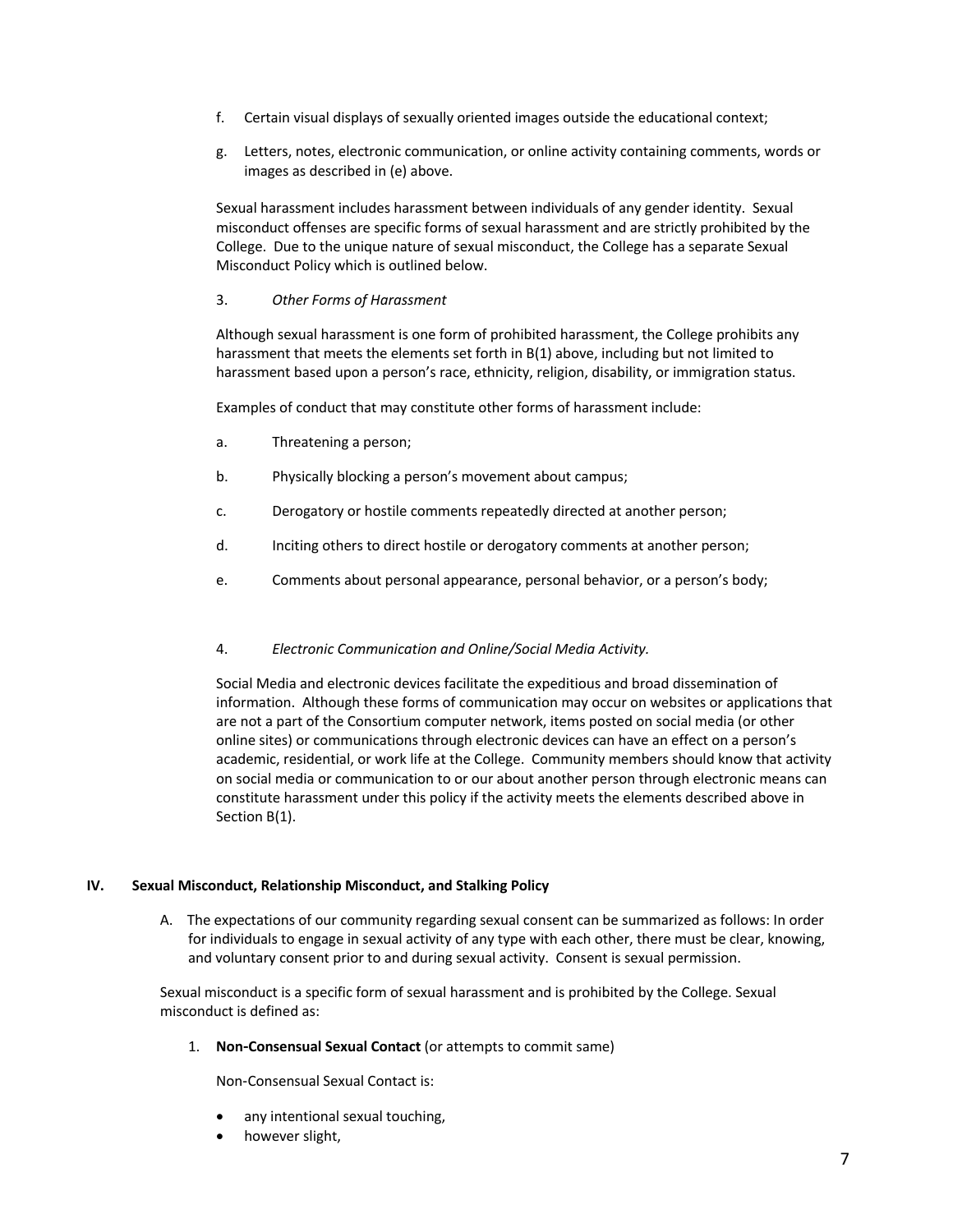- with any object,
- by a person upon a person,
- that is without consent and/or by force.\*

Sexual contact includes: Intentional contact with the breasts, buttock, groin, or genitals, or touching another with any of these body parts, or making another touch you or themselves with or on any of these body parts; any intentional bodily contact in a sexual manner, though not involving contact with/of/by breasts, buttocks, groin, genitals, mouth, or other orifice.

- \* The use of physical force constitutes a stand-alone non-sexual offense, and in cases involving force, the Respondent may face additional charges for the assaultive behavior.
	- 2. **Non**-**Consensual Sexual Intercourse** (or attempts to commit same)

Non-Consensual Sexual Intercourse is:

- any sexual intercourse however slight,
- with any object,
- by a person upon a person,
- that is without consent and/or by force.

Intercourse includes: vaginal penetration by a penis, object, tongue or finger, anal penetration by a penis, object, tongue, or finger, and oral copulation (mouth to genital contact or genital to mouth contact), no matter how slight the penetration or contact.

- 3. **Other Conduct**: The following alleged conduct will be addressed through the Grievance Procedures outlined herein.
	- a. Dating violence (as defined by the Violence Against Women Act) is violence committed by a person
		- i. who is or has been in a social relationship of a romantic or intimate nature with the victim; and
		- ii. where the existence of such a relationship shall be determined based on a consideration of (1) the length of the relationship, (2) the type of the relationship, and (3) the frequency of interaction between the persons involved in the relationship.
	- b. Domestic violence (as defined by the Violence Against Women Act) is the use of physical, sexual, or emotional abuse or threats to control another person who is a current or former spouse or other intimate partner. It includes felony or misdemeanor crimes of violence committed by a current or former spouse of the victim, by a person with whom the victim shares a child in common, by a person who is cohabitating with or has cohabitated with the victim as a spouse, by a person similarly situated to a spouse of the victim under the domestic or family violence laws of the jurisdiction receiving grant monies, or by any other person against an adult or youth victim who is protected from that person's acts under the domestic or family violence laws of the jurisdiction.
	- c. "Stalking" means engaging in a course of conduct directed at a specific person that would cause a reasonable person to—
		- (1) fear for his or her safety or the safety of others; or
		- (2) suffer substantial emotional distress.
- 4. **Sexual Exploitation:** Sexual Exploitation is a form of sexual misconduct which occurs when a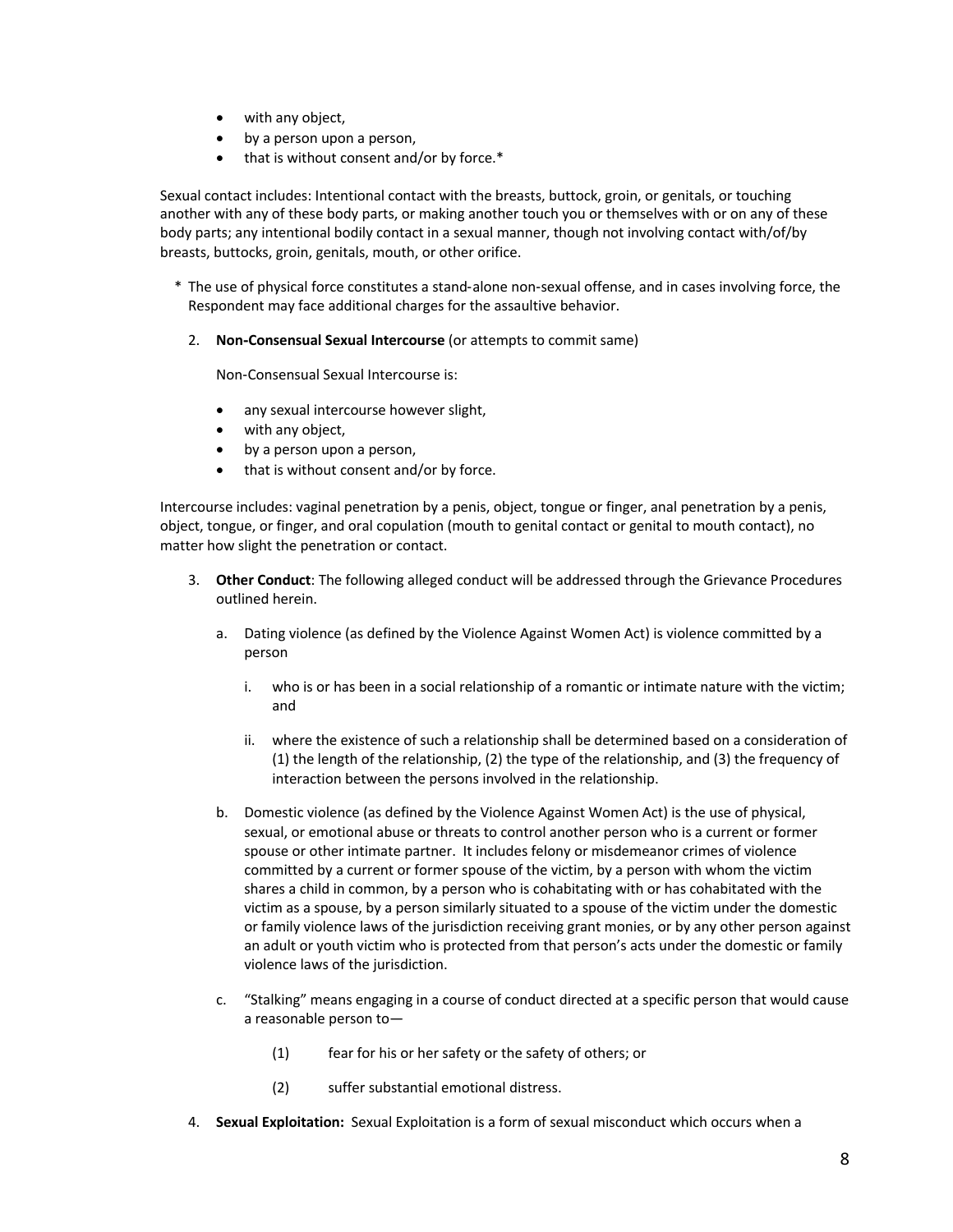person takes non-consensual or abusive sexual advantage of another person for the benefit of anyone other than that person, and that behavior does not otherwise constitute one of the other sexual misconduct offenses. Examples of sexual exploitation include, but are not limited to:

- a. Invasion of sexual privacy;
- b. Prostituting another person;
- c. Non-consensual recording of images, including video or photograph, or audio of another person's sexual activity or intimate parts;
- d. Going beyond the boundaries of consent (such as letting your friends hide in the closet to watch you having consensual sex);
- e. Engaging in voyeurism, or viewing another person's sexual activity or intimate parts, in a place where that other person would have a reasonable expectation or privacy, without that person's consent, for the purpose of arousing or gratifying sexual desire;
- f. Knowingly exposing another person to and/or transmitting a sexually transmitted infection (STI), a sexually transmitted disease (STD), or HIV;
- g. Exposing one's genitals in non-consensual circumstances; inducing another to expose their genitals;
- h. Trafficking another person by inducing them to perform a commercial sex act, or labor or services, through force, fraud, or coercion; or
- i. Distributing images, including video or photograph, or audio of another person's sexual activity or intimate parts, if the individual distributing the images or audio knows or should have known that the person depicted in the images or audio did not consent to the disclosure.
- 5. **Sexual Assault: "**Sexual assault" (as defined by the Violence Against Women Act) means an offense classified as a forcible or non-forcible sex offense under the uniform crime reporting system of the Federal Bureau of Investigation. Generally, a sexual assault has been committed when an individual engages in sexual activity without the explicit consent of the other individual involved. Sexual activity is any touching of a sexual or other intimate part of a person for the purpose of gratifying sexual desire of either party. This includes coerced touching of the actor by the victim as well as the touching of the victim by the actor, whether directly or through clothing. Charges of Sexual Assault within the jurisdiction of this Policy will be processed as Non-Consensual Sexual Contact or Non-Consensual Sexual Intercourse depending upon the nature of the factual allegations.
- B. **Consent:** Consent is clear, knowing and voluntary. Consent is active, not passive. Silence, in and of itself, cannot be interpreted as consent. Consent can be given by words or actions, as long as those words or actions create mutually understandable and clear permission regarding willingness to engage in sexual activity, and the physical conditions of sexual activity (e.g., consent is contingent upon use of a condom). In order to give effective consent, one must be of legal age and have the capacity to give consent. The legal age of consent in the state of California is 18 years.
	- 1. Consent to any one form of sexual activity does not imply consent to any other form(s) of sexual activity.
	- 2. A previous relationship or prior consent does not imply consent to future sexual acts.
	- 3. Consent can be withdrawn. Thus, even if a person agreed to sexual interaction or continued sexual interaction, that person has the right to change their mind, irrespective of how much sexual interaction may have already taken place.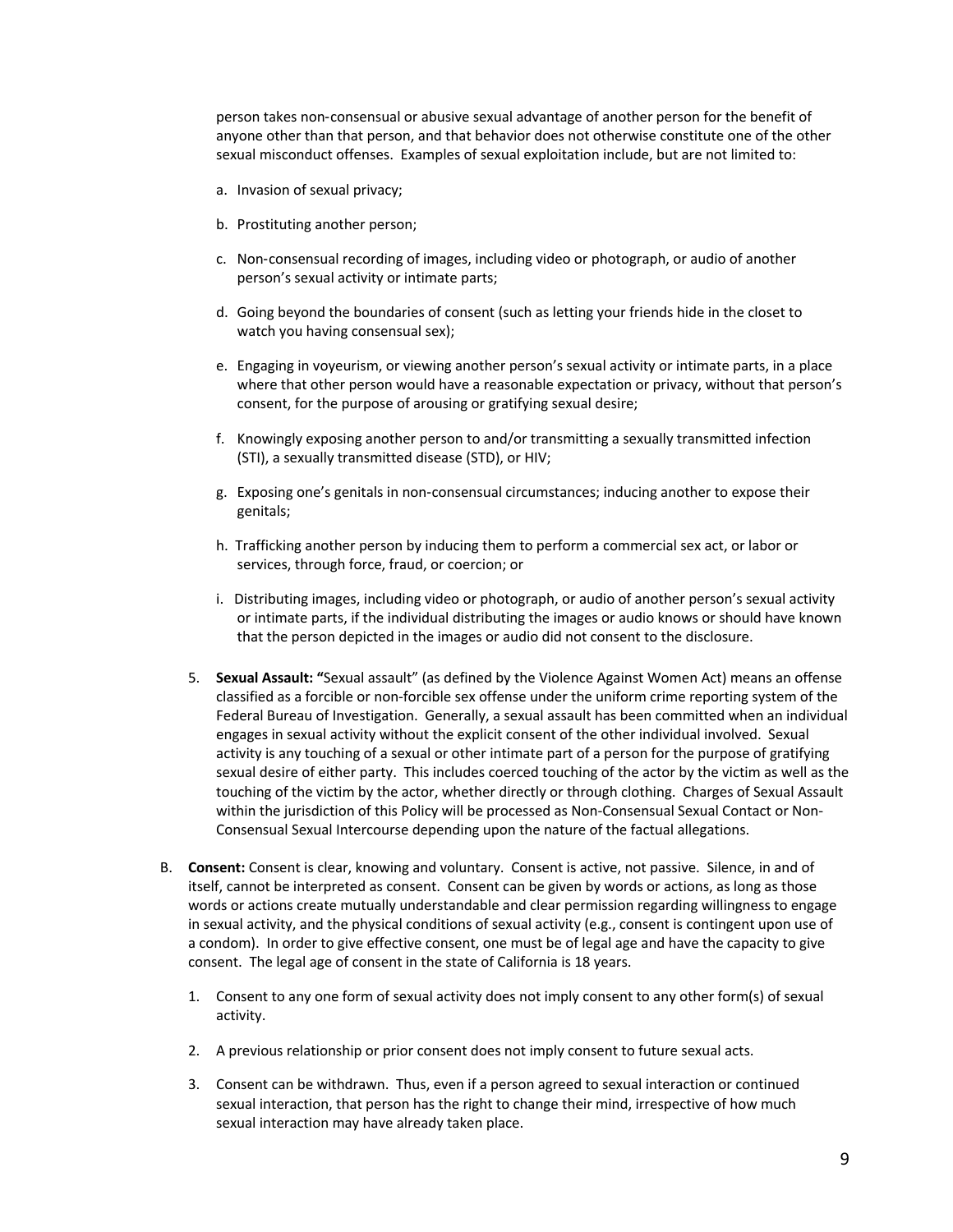- 4. **Force and Coercion**: Consent obtained through force is not consent. Force is the use of physical violence and/or imposing on someone physically to gain sexual access. Force includes the use of threats, intimidation (implied threats) and/or coercion to produce consent. Coercion is unreasonable pressure for sexual activity ("Have sex with me or I'll hit you." "Okay, don't hit me; I'll do what you want."). Coercive behavior differs from seductive behavior based on the type of pressure used to get consent. When someone makes it clear that they do not want sex, that they want to stop, or that they do not want to go past a certain point of sexual interaction, continued pressure beyond that point can be coercive.
	- NOTE: There is no requirement that a party resists a sexual advance or request, but resistance is a clear demonstration of non-consent. The presence of force, however, is not demonstrated by the absence of resistance.
- 5. **Capacity/Incapacitation**: Incapacitation is a state where someone cannot make rational, reasonable decisions because they lack the capacity to give knowing consent (e.g., to understand the "who, what, when, where, why, or how" of their sexual interaction). Sexual activity with someone who one should have known to be -- or based on the circumstances should reasonably have known to be -- mentally or physically incapacitated (i.e. by alcohol or other drug use, unconsciousness, asleep, or blacked out), constitutes a violation of this policy.
	- a. **Incapacitation due to alcohol or other drugs**: Because alcohol or other drug use can place an individual's capacity to consent in question, sober sex is less likely to raise such questions. Being under the influence of alcohol or other drugs does not in and of itself indicate incapacitation. When alcohol or other drugs, including date rape drugs (such as Rohypnol, Ketamine, GHB, etc.), are involved, a person will be considered unable to give valid consent if they cannot fully understand the details of a sexual interaction (the who, what, when, where, why, or how) because they lack the capacity to reasonably understand the situation. Administering a date rape drug to another individual is a violation of this policy.
	- b. **Incapacitation due to other reasons**: This policy also covers a person whose incapacity results from mental or physical disabilities, sleep, unconsciousness, or involuntary physical restraint.
- 6. **Invalid Excuses**. In any proceedings under these policies and procedures, a Respondent may not assert as an excuse to an alleged lack of consent that the Respondent believed that the Complainant consented under any of the following circumstances:
	- a. The Respondent's belief in affirmative consent arose from the intoxication or recklessness of the Respondent;
	- b. The Respondent did not take reasonable steps, in the circumstances known to the Respondent at the time, to ascertain whether the Complainant affirmatively consented; or
	- c. If the Respondent knew or should reasonably have known that the Complainant was unable to consent to the sexual activity under any of the following circumstances:
		- 1. The Complainant was asleep or unconscious;

2. The Complainant was incapacitated due to the influence of drugs, alcohol, or medication, so that the Complainant could not understand the fact, nature, or extent of the sexual activity; or

3. The Complainant was unable to communicate due to a mental or physical condition.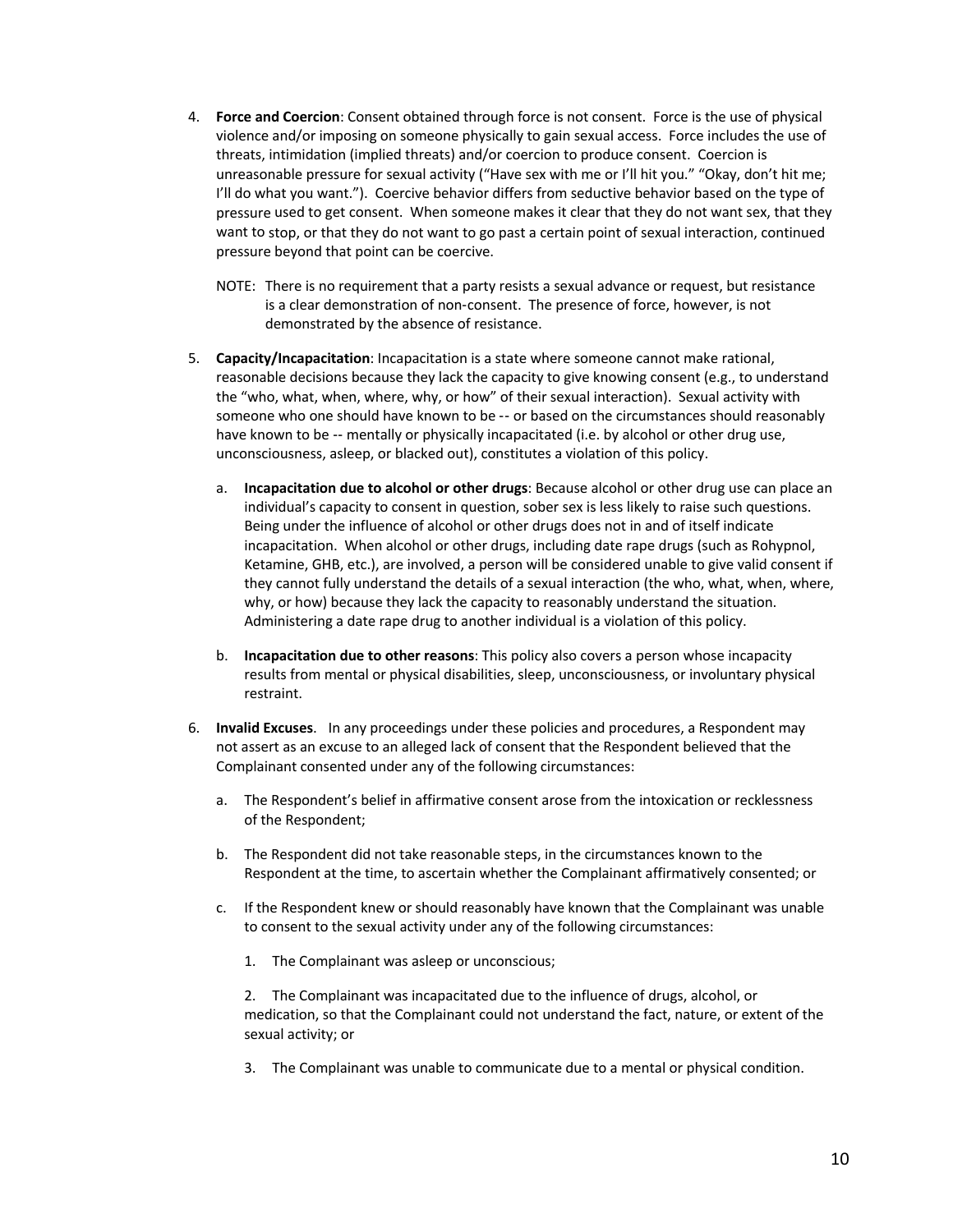# **V. California Law**

- A. Conduct in violation of this policy also may constitute criminal conduct under the laws of the State of California. The following is a partial review of the California statutes covering rape, domestic violence, and stalking. In California, dating violence is included within the definition of domestic violence. This discussion, intended only for purposes of information and guidance, does not cover all acts that may constitute criminal sexual behavior or all parts of the sex crime statutes and should not be construed as legal advice.
- B. **Rape**. Under California Penal Code Section 261, "Rape" includes an act of sexual intercourse:
	- Where it is accomplished against a person's will by means of force, violence, duress, menace, or fear of immediate and unlawful bodily injury on the person or another.
	- Where a person is prevented from resisting by any intoxicating or anesthetic substance, or any controlled substance, and this condition was known, or reasonably should have been known by the accused. Under California law, a person is prevented from resisting if he or she is so intoxicated that he or she cannot give legal consent. In order to give legal consent, a person must be able to exercise reasonable judgment. In other words, the person must be able to understand and weigh the physical nature of the act, its moral character, and probable consequences. Legal consent is consent given freely by someone who knows the nature of the act involved.
	- Where a person is at the time unconscious of the nature of the act, and this is known to the accused. "Unconscious of the nature of the act" includes being incapable of resisting because the victim was unconscious or asleep or was not aware, knowing, perceiving, or cognizant that the act occurred.
- C. **Domestic Violence**. Under California Penal Code Section 13700, "Domestic Violence" means abuse committed against an adult or a minor who is a spouse, former spouse, cohabitant, former cohabitant, or person with whom the suspect has had a child or is having or has had a dating or engagement relationship. For purposes of this subdivision, "cohabitant" means two unrelated adult persons living together for a substantial period of time, resulting in some permanency of relationship. Factors that may determine whether persons are cohabiting include, but are not limited to, (1) sexual relations between the parties while sharing the same living quarters, (2) sharing of income or expenses, (3) joint use or ownership of property, (4) whether the parties hold themselves out as husband and wife, (5) the continuity of the relationship, and (6) the length of the relationship.
- D. **Stalking**. Under California Penal Code Section 646.9, Stalking is the willful, malicious, and repeated following or willful and malicious harassing of another person and making a credible threat with the intent to place another person in reasonable fear for his or her safety, or the safety of his or her immediate family.

# **VI. Consenting Relationships**

- A. The College strongly discourages and considers inappropriate consenting sexual relationships between individuals associated with the College in the case where one of whom exercises institutional authority over the other.
- B. Where such relationships involve the active and immediate exercise of authority, as in the case of a faculty member and a student currently studying under the faculty member or a staff member and an immediate subordinate, the College has the right to take disciplinary action.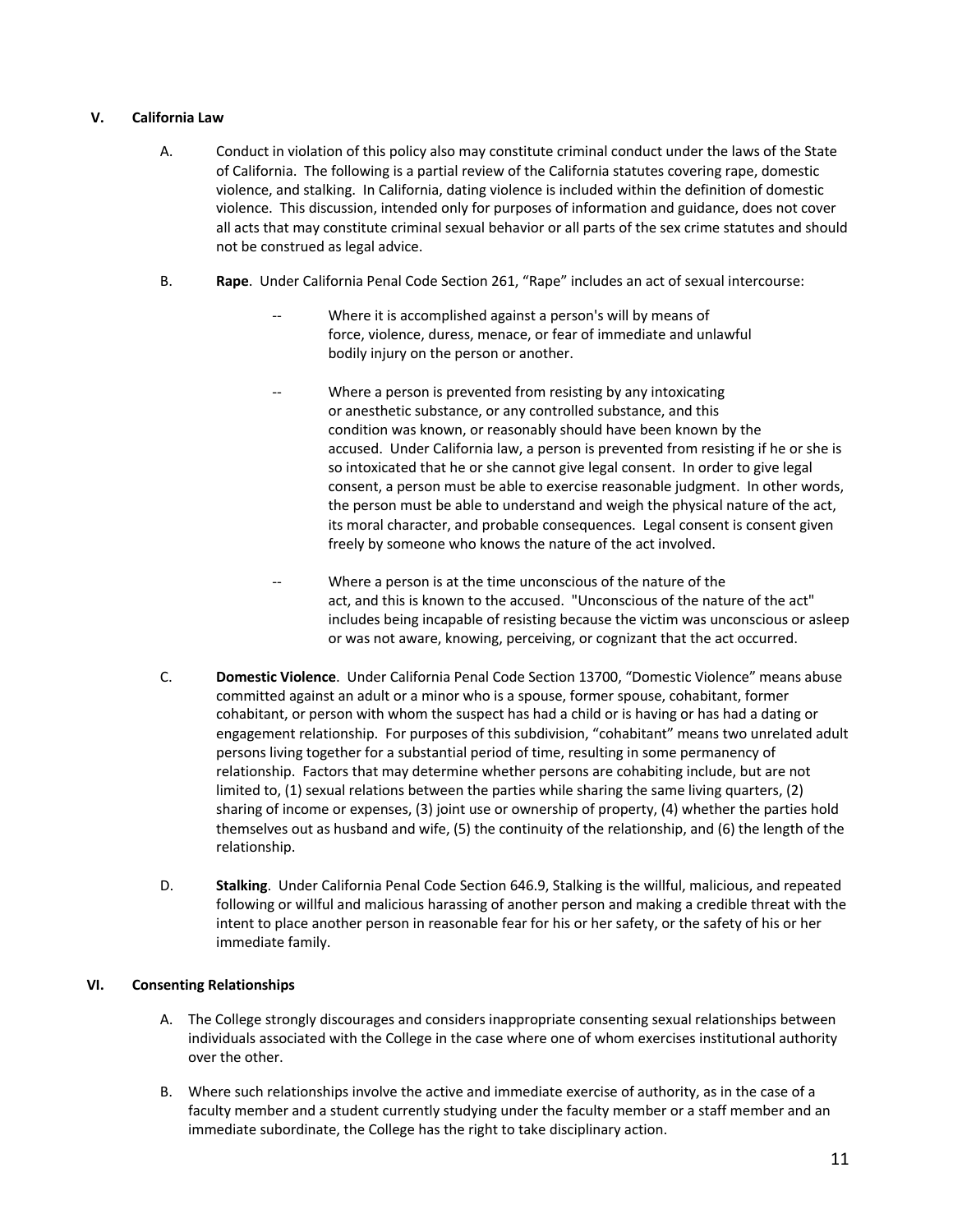C. In the case of a sexual relationship in which the parties believe that the restrictions of the preceding points do not apply, it is the obligation of the individual in authority to take all necessary steps to remove himself or herself from professional actions affecting the other individual. Failure to do so may result in disciplinary action. These requirements also apply where a sexual relationship occurred in the past.

# **VII. Retaliation Policy**

Any attempt by a student, faculty, or staff member to penalize, intimidate, or retaliate in any way against a person who makes a report of or who is otherwise involved in reporting, an investigation of, or a hearing for alleged violations of the College's discrimination, harassment and/or sexual misconduct policies is prohibited. Disregarding interim measures, no contact orders, or other orders resulting from a process under this policy or the policy of another Claremont College shall be considered retaliation. Persons who believe that they have been retaliated against for making a complaint/report or for cooperating in an investigation or hearing should immediately contact the Title IX Coordinator. Any person who retaliates against a person who has cooperated in an investigation and/or hearing, or otherwise violates this provision, is in violation of College policy and will be subject to disciplinary action.

# **VIII. False Reporting Policy**

It is a violation of College policy to file a knowingly false or malicious complaint of alleged discrimination, harassment and/or sexual misconduct. A complaint against such conduct may be pursued using the steps followed for discrimination, harassment, and sexual misconduct related complaints as outlined in these policies and procedures. A complaint filed in good faith under this provision shall not constitute retaliation.

# **IX. Handling of Related Violations of Other College Policies**

Any individual who participates as a Complainant or witness in an investigation of sexual assault, domestic violence, dating violence, or stalking, will not be subject to disciplinary sanctions for a violation of the College's student conduct policy at or near the time of the incident, unless the College determines that the violation was egregious, including but not limited to, an action that places the health or safety of any other person at risk or involves plagiarism, cheating, or academic dishonesty.

#### **GRIEVANCE PROCEDURES**

#### **I. Introduction**

These grievance procedures have been adopted by the College to provide a prompt and equitable method for reporting, investigating, and resolving complaints of alleged violations of the College's discrimination, harassment, and sexual misconduct policies when they involve College faculty, staff, students, and/or third parties. In the event allegations against a Respondent also involve potential violations of other College policies, the College may consolidate the investigation and judicial process with respect to such other alleged policy violations into the process undertaken pursuant to these Grievance Procedures.

Title IX Sexual Harassment now refers to specific forms of sexual misconduct. Alleged conduct that meets the definition of Title IX Sexual Harassment may be addressed through the TCC Title IX Sexual Harassment Policy. Interrelated conduct that includes allegations of conduct prohibited by this or other College policies, as well as the TCC Title IX Sexual Harassment Policy, may be joined in one investigation and hearing under the TCC Title IX Sexual Harassment Policy.

Anyone who believes they have been subjected to discrimination, harassment, sexual misconduct, dating violence, domestic violence, and/or stalking is encouraged to report such conduct pursuant to the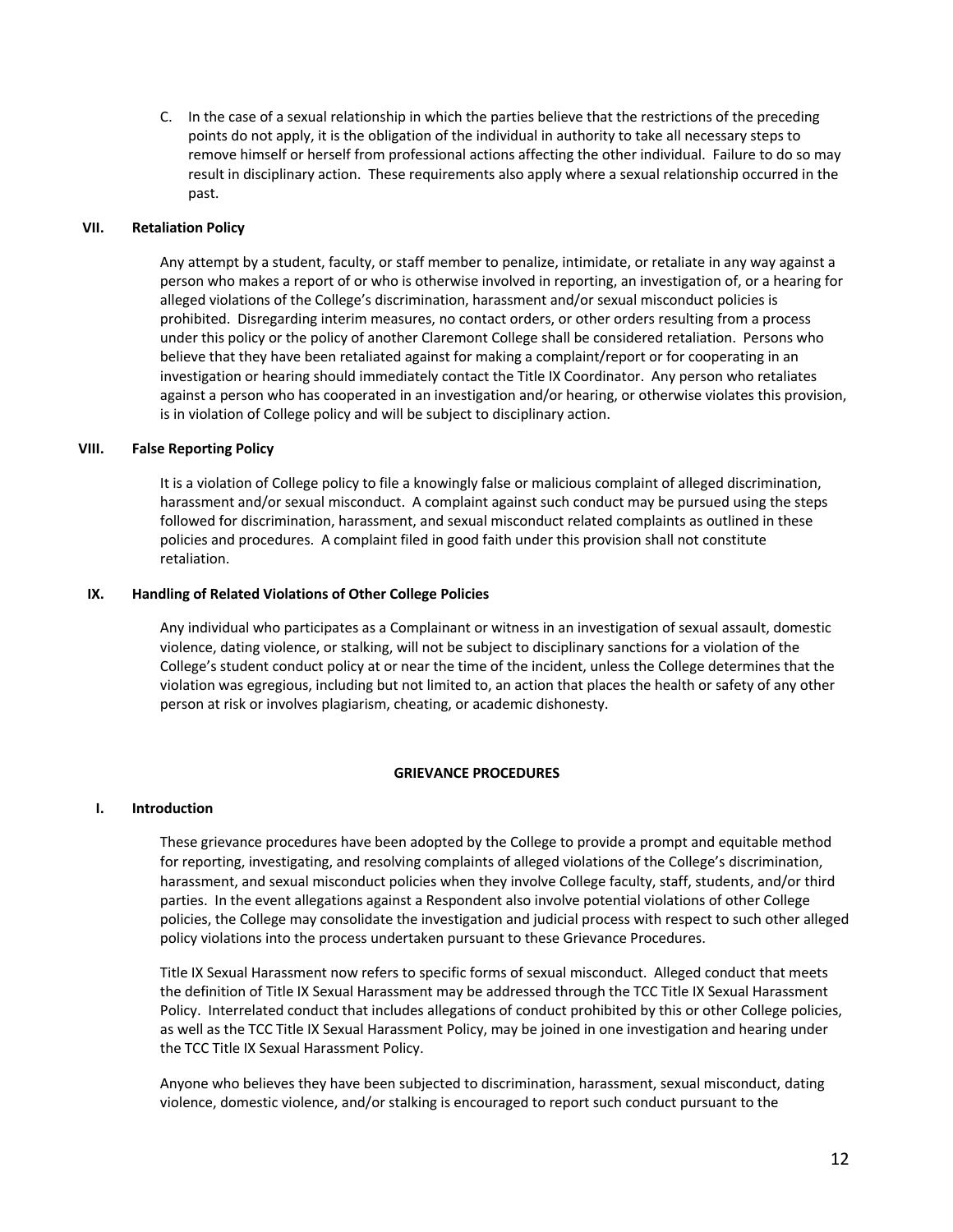procedures set forth below. The College will respond to any report of alleged discrimination, harassment, sexual misconduct, dating violence, domestic violence, or stalking pursuant to these grievance procedures.

**Responsible Employees:** A Responsible Employee is an employee who has the authority to take action to redress sexual harassment or provide supportive measures to students, or who has the duty to report sexual harassment to an appropriate College official who has that authority. Any Responsible Employee who receives information regarding alleged discrimination, harassment, and/or sexual misconduct is required to report the matter to the Title IX Coordinator or a Deputy Title IX Coordinator. Failure to do so may result in disciplinary action by the College. Responsible employees include individuals with any of the following positions or substantially similar positions or job duties:

- The Title IX Coordinator and Deputy Title IX Coordinators
- President and Vice Presidents
- President/Board office staff
- All instructors, including full-time faculty, part-time faculty, teaching lab assistants, and language assistants
- All Student Affairs staff
- All staff in the following departments:
	- o Dean of Faculty
	- o Registrar
	- o Study Abroad and Global Education
	- o Denison Library
	- Post-Baccalaureate Premedical Program
	- o Human Resources
	- o Career Planning & Resources
	- o Scripps College Academy
	- o Financial Aid
	- o Admissions
- Williamson Gallery Director, Assistant Director, and Guards
- Food Services Manager
- Facilities Director
- Director of Grounds
- Athletic Directors, Coordinators, and Coaches
- Laboratory Directors, Coordinators, or Principal Investigators
- Internship or Externships Directors and Coordinators

Some student employees are also deemed Responsible Employees while performing the duties of employment. The following student positions also include Responsible Employee obligations:

- Resident Coordinators
- Student employees with instructional duties, including teaching lab assistants and language assistants
- New Student Program Coordinators
- Peer Mentor Team Leaders
- Tiernan Field House Coordinators
- Motley Managers

# **II. Reporting an Alleged Violation**

#### A. **Reporting to the College**

1. Individuals who believe that they have been the subject of or have witnessed alleged discrimination, harassment, sexual misconduct, dating violence, domestic violence, and/or stalking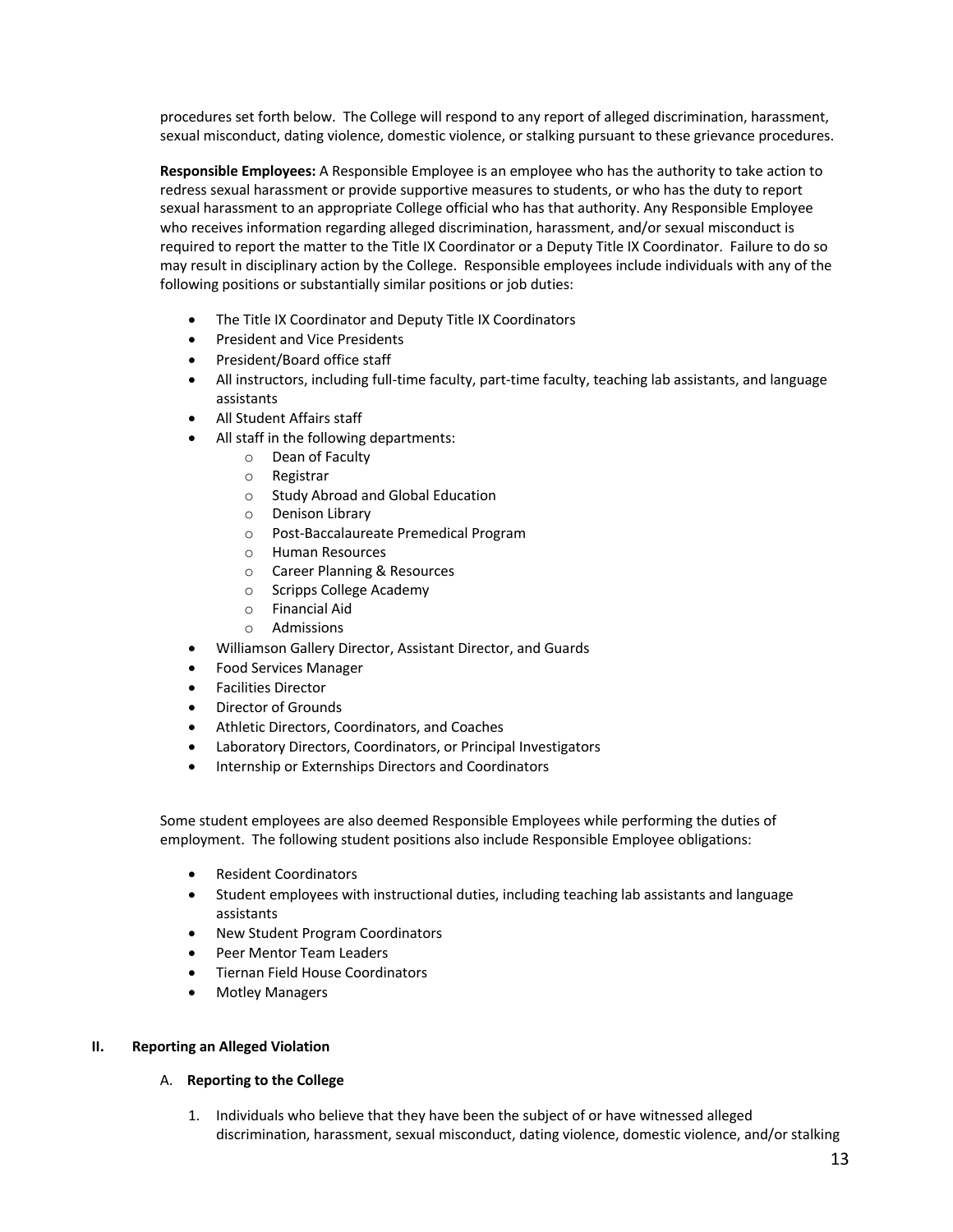are encouraged to contact the appropriate College representative listed below. The College encourages individuals to report all such instances whether or not the alleged perpetrator is known to the reporting party. If the alleged perpetrator is not known to the reporting party, an aspect of the investigation conducted by the College may include efforts to identify the alleged perpetrator, as appropriate. A report may be made to any one of the individuals listed regardless if you are a student, faculty member, staff member, or third party. Under no circumstances is an individual required to report discrimination, harassment, and/or sexual misconduct to a supervisor or academic instructor who is the alleged perpetrator.

# **Title IX Coordinator Sara Miller** McAlister Center Lower Level

909-607-7142 titleix@scrippscollege.edu

# **Deputy Title IX Coordinator for Staff Section 504 Coordinator for Faculty and Staff**

**Jennifer Berklas** Assistant Vice President of Human Capital and Risk Management Office of Human Resources Vita Nova Hall 120 909-607-7976 JBerklas@scrippscollege.edu

# **Deputy Title IX Coordinator for Faculty**

**Jennifer Armstrong** Associate Dean of Faculty Balch Hall 134 909-607-7068 jarmstro@scrippscollege.edu

# **Deputy Title IX Coordinator for Students**

**Simone Hicks** Assistant Dean/Director of Case Management Dean of Students Office Balch Hall 909-607-8177 shicks@scrippscollege.edu

# **Section 504 Coordinator for Students**

**Danny Hernandez** Assistant Dean of Academic Resources and Accessibility Services Dean of Students Office Balch Hall 909-607-9380 dhernand@scrippscollege.edu

The College encourages any member of the College community who experiences any form of *violence to immediately contact the Claremont Police Department ("CPD") by contacting Campus Safety (909-607-2000) if they are on campus or by dialing 911 if they are off campus.* 

A report does not automatically initiate a formal investigation process. When the Title IX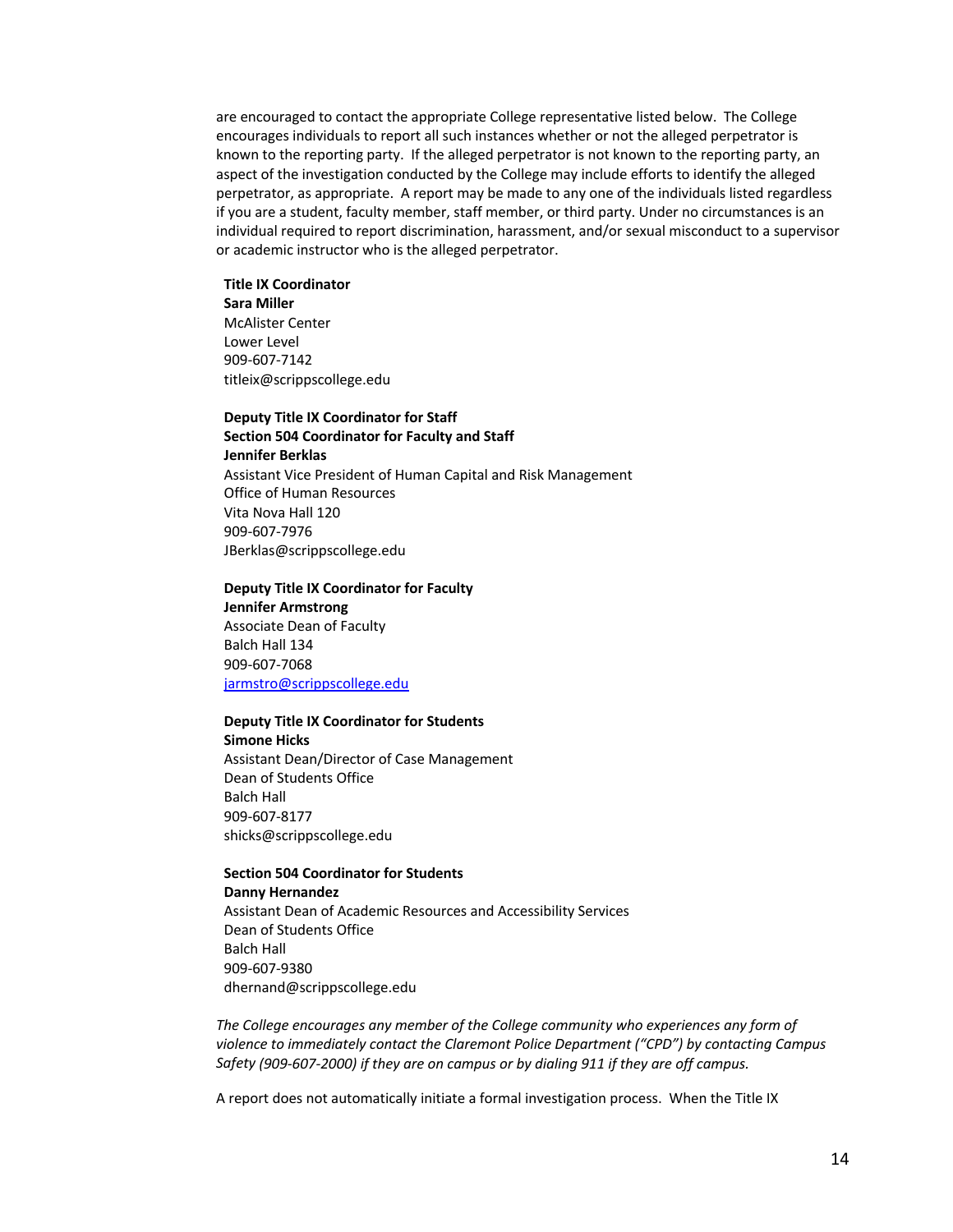Coordinator or their designee<sup>1</sup> receives a report of alleged discrimination or harassment, they will reach out to the individual reported to have been impacted, known as the Complainant, and request to meet with them to gather additional information and discuss their options. The Title IX office will provide the Complainant with information about on- and off-campus support resources that are available, the importance of preserving evidence, coordination with law enforcement, and the identification and location of witnesses, as applicable. The College encourages prompt reporting because facts often become more difficult to establish as time passes. However, the College will investigate and take appropriate action in response to all reports, regardless of when the alleged conduct occurred. The ability of the College to respond to the conduct may be limited if the Respondent is no longer a member of the College community. If a College staff member, faculty member, or students leaves the College with a pending complaint against them, they will not be permitted to return to the College until the case is resolved through these procedures.

If the Complainant requests confidentiality or requests that the matter not be pursued, the College will take all reasonable steps to respond to the report consistent with the request for confidentiality. However, such a request for confidentiality may limit the College's ability to respond to the report. The College may also weigh the Complainant's request for confidentiality against such factors as the seriousness of the alleged conduct, whether there have been other reports of a similar nature against the same individual, the Respondent's rights to receive information about allegations if the information is maintained by the school as an "education record" under the Family Educational Rights and Privacy Act ("FERPA"), and other factors otherwise required by applicable law.

In addition, anyone can receive information about these procedures, their rights under these procedures, reporting options, and support resources without disclosing facts related to the alleged incident.

#### 2. **Confidentiality of Reports to the College**

The College will make all reasonable efforts to maintain the confidentiality and privacy of the parties involved in an investigation and/or hearing for a complaint, as well as the confidentiality of the details of an investigation, any hearing, and except where permitted by law, the sanctions imposed. The College will inform all individuals involved in the grievance process of the critical importance and expectation that they maintain the confidentiality of the process and any information shared with them as a result of their participation. Complainants and Respondents are not prohibited from sharing details of complaints with family, counsel, or a support person or advisor as defined below.

If at any point the Complainant requests confidentiality with respect to the Respondent and/or decides not to pursue action by the College, the College will make all reasonable attempts to comply with this request. In these situations, the College's ability to investigate and respond to the conduct may be limited. The College will weigh the Complainant's request for confidentiality with the College's commitment to provide a reasonably safe and non-discriminatory environment. If the College cannot maintain a Complainant's confidentiality, the Complainant will be notified by the Title IX Coordinator.

As described above, certain employees of the College, known as Responsible Employees, have an obligation to report to the Title IX Coordinator information they receive about potential violations of this policy. Responsible Employees will protect the privacy of individuals and disclose the information only to the Title IX Coordinator or Deputy Title IX Coordinator.

The Scripps Title IX website contains a detailed explanation of privacy, confidentiality, and

<sup>&</sup>lt;sup>1</sup> In matters of alleged disability discrimination or harassment based upon disability, the Section 504 Coordinators shall be responsible for managing the matter pursuant to these grievance procedures.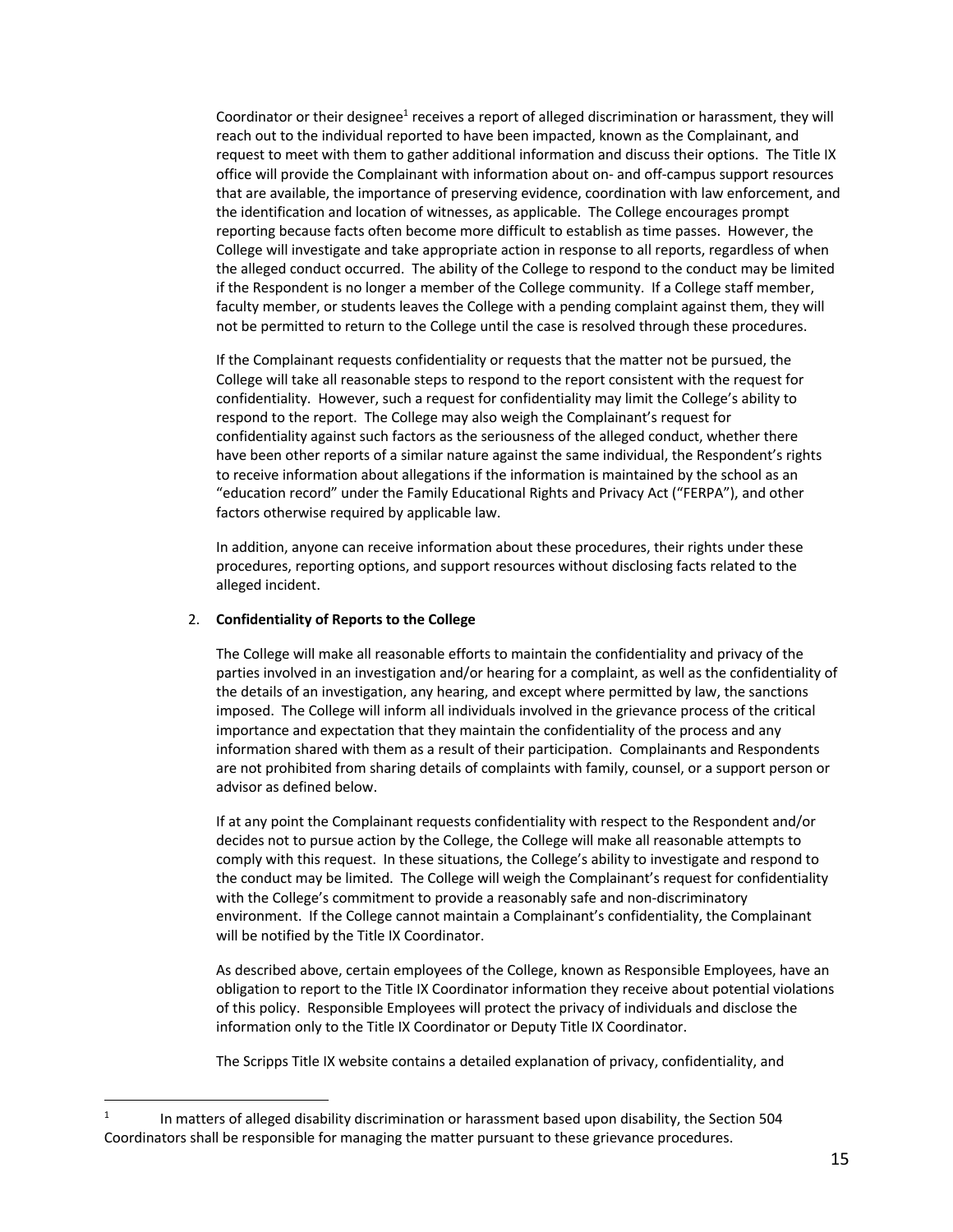anonymity in the context of reporting an incident of sexual violence or seeking support as a result of an incident of sexual violence. Visit: http://www.scrippscollege.edu/titleix/

#### 3. **Confidential Resources at the College and in the Community**

An individual who wishes for the details of the incident to remain completely confidential may speak with certain College officials who, by law, may maintain confidentiality and may not disclose the details of an incident. These officials include:

**Rima Shah** Director, EmPOWER Center The Claremont Colleges 1030 N. Dartmouth Ave Claremont, CA 91711 909-607-2689

Monsour Counseling and Psychological Services Tranquada Student Services Center, 1st floor 757 College Way Claremont, CA 91711 909-621-8202 (during business hours and to reach on-call therapist)

Student Health Services staff Tranquada Student Services Center, 1st floor 757 College Way Claremont, CA 91711 909-621-8222 (During business hours) 909-607-2000 (After-hours emergency)

McAlister Center Chaplains McAlister Center for Religious Activities 919 North Columbia Avenue Claremont, CA 91711 909-621-8685

Scripps Advocates for Survivors of Sexual Assault (Peer-to-peer support) Warm line – 909-214-2138, 8:00 p.m. to 8:00 a.m., 7 days a week, when school is in session

Individuals who have experienced sexual misconduct or relationship misconduct may also seek confidential support from local community partners:

**Project Sister Sexual Assault 24/7 Crisis Hotline (Pomona, CA):** 800-656-4673 909-626-HELP (909-626-4357)

**House of Ruth (Claremont, CA)** 877-988-5559

- B. **Reporting Options Outside of the College**: State and Federal Enforcement Agencies and the Claremont Police Department
	- 1. These grievance procedures are administrative in nature and are separate and distinct from the criminal and civil legal systems. Pursuing resolution through these procedures does not preclude someone from pursuing legal action now or in the future.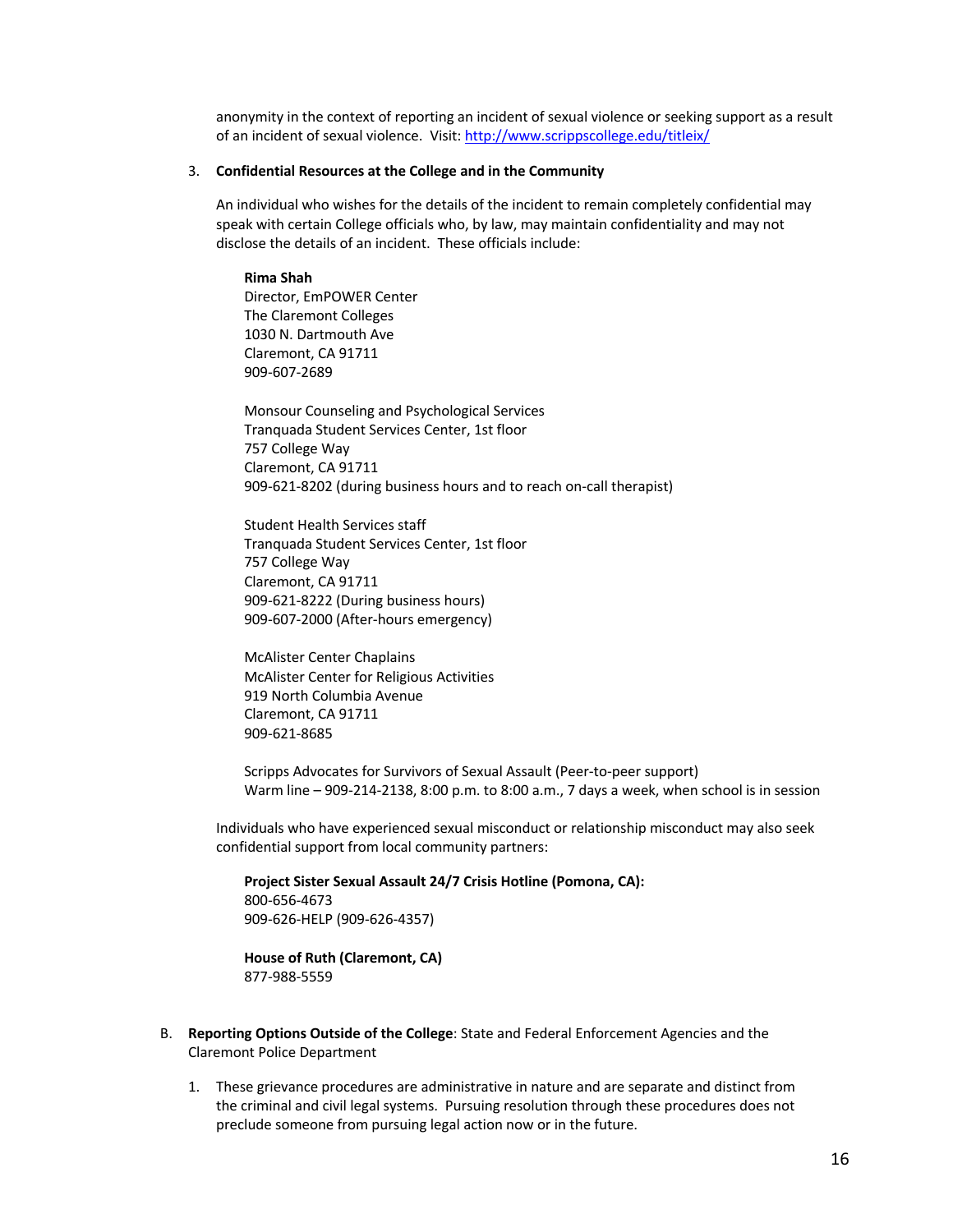- 2. **Reporting Potential Criminal Violations to Claremont Police Department ("CPD")**: In cases involving potential criminal misconduct, individuals are encouraged to file a report with the CPD. The College's grievance procedures and the legal system work independently from one another, and the College may proceed with its process, regardless of action or inaction by outside authorities. Decisions made or sanctions imposed through these grievance procedures are not subject to change because criminal or civil charges arising from the same conduct are dismissed, reduced, or rejected in favor of or against the Respondent.
- 3. **Reporting to State and Federal Enforcement Agencies:** In addition to the College's internal remedies, employees and students should also be aware that the Federal Equal Employment Opportunity Commission ("EEOC") and the California Department of Fair Employment and Housing ("DFEH") investigate and prosecute complaints of prohibited harassment and discrimination in employment. These agencies may be contacted at the addresses listed below:

EEOC Los Angeles District Office 255 East Temple Street, 4<sup>th</sup> Floor Los Angeles, CA 90012 213-894-1000

DFEH Los Angeles Office 611 W. Sixth Street, Suite 1500 Los Angeles, CA 90017 213-439-6799

Students also have the right to file a formal complaint with the United States Department Education:

Office for Civil Rights (OCR) 400 Maryland Avenue, SW Washington, DC 20202-1100 Customer Service Hotline #: (800) 421-3481 Facsimile: 202-453-6012 TDD#: 877-521-2172 Email: OCR@ed.gov Web: http://www.ed.gov/ocr

C. **Initial Assessment**: Following the report of an incident or conduct that may be a violation of this policy, the Title IX Coordinator or a Deputy Title IX Coordinator shall conduct an initial assessment of the report. The assessment shall include a preliminary interview of the subject of the conduct pursuant to an established interview protocol. Such interview may be conducted by the Title IX Coordinator, a Deputy Title IX Coordinator, or an outside professional designated by the Title IX Coordinator. The assessment shall also include a determination by the Title IX Coordinator or Deputy Title IX Coordinator as to whether there is probable cause to believe that a violation of the policy may have occurred.

# **III. Truthfulness**

All participants in an investigation and/or hearing are expected to cooperate fully and provide the truth in all meetings and/or hearings related to these grievance procedures.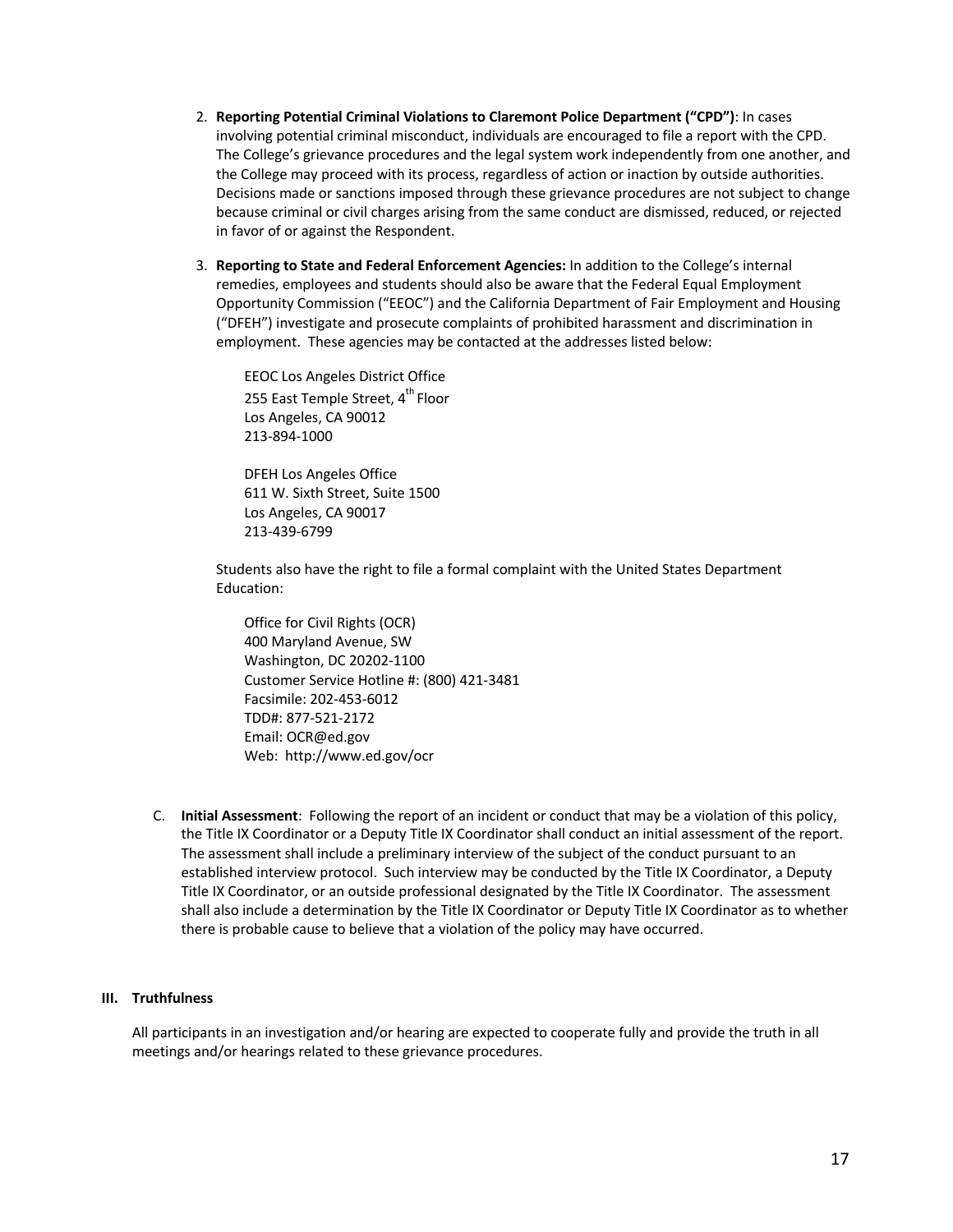#### **IV. Informal Resolution Process**

- A. If both parties agree, the parties involved may participate in an informal resolution process by any means the Title IX Coordinator, Section 504 Coordinator, or assigned Deputy Coordinator may suggest. No party is required to participate in any informal resolution process, and the College may not condition enrollment, employment, or enjoyment of any other right or privilege upon agreeing to an informal resolution process.
- B. The Title IX Coordinator, Section 504 Coordinator, or an assigned Deputy Coordinator may decline to provide means for an informal resolution process of a complaint in any circumstance in which the Coordinator determines that an informal resolution process is not an appropriate mechanism for such complaint. Factors that the Coordinator may weight in considering the appropriateness of an informal resolution process include, but are not limited to, the gravity of the allegations, whether there is an ongoing threat of harm or safety to campus, whether the Respondent is a repeat offender, and whether the parties are participating in good faith. This determination is not subject to appeal. At any time after the commencement of an informal resolution process, the Coordinator may determine that the informal resolution process is not an appropriate method for resolving the matter and may require that the matter be resolved through the formal process. This determination is not subject to appeal.
- C. A Complainant is not required to file a formal complaint in order to request an informal resolution process.
- D. Either party may elect to leave the alternative resolution process at any point until the alternative process is concluded.
- E. Informal resolution processes are managed by facilitators, who may not have a conflict of interest or bias in favor of or against Complainants or Respondents generally or regarding the specific parties in the matter.
- F. In entering the informal resolution process, the parties agree that any testimony and evidence they share or receive during the informal resolution process concerning the allegations is confidential. No evidence concerning the allegations obtained within the informal resolution process may be disseminated to any person, provided that any party to the informal resolution process may generally discuss the allegation under investigation with family, counsel, or a support person/advisor.
- G. Informal Resolution Options: Informal resolutions options include, but are not limited to, the following.
	- a. **Mediation**: The purpose of mediation is for the parties who are in conflict to identify the implications of their actions and, with the assistance of a trained facilitator, identify points of agreement and appropriate remedies to address them. Either party can request mediation to seek resolution; mediation will be used only with the consent of both parties, who will be asked not to contact one another during the process. The Coordinator will review any request for mediation and may decline to mediate based on the facts and circumstances of the particular case. Either party has the right to terminate the mediation process and choose or resume another option for resolution at any time. If the mediation results in a resolution, the matter will be closed. If a resolution cannot be reached, the matter will be re-evaluated for other resolution options, including investigation.

During mediation, a facilitator will guide a discussion between the parties. In most circumstances, the parties will not meet face-to-face, and the facilitator will conduct separate meetings. Whether or not the parties agree to meet face-to-face, each party will be permitted to bring an advisor of their choice to any meetings who may be, but is not required to be, an attorney.

At the conclusion of the mediation, the facilitator will memorialize the agreement that was reached between the parties.

b. **Restorative Justice**: A Restorative Justice ("RJ") Conference is a dialogue, facilitated by a staff member or external party with appropriate training, intended to restore relationships and/or repair harm after a conflict has occurred. The involved parties come together to identify what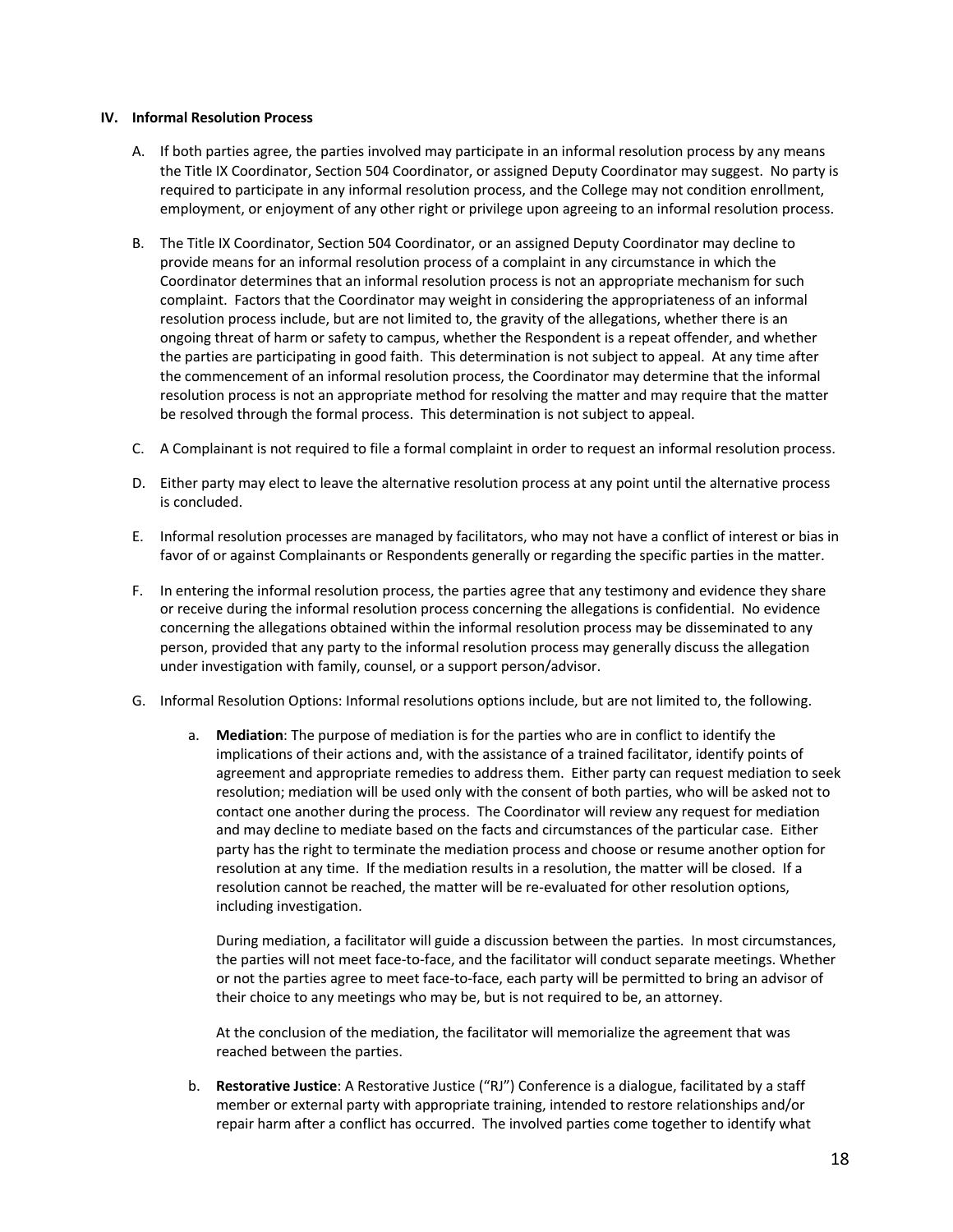harm was caused and, collaboratively, determine how conflict and trust might be, respectively, resolved and repaired.

A party may request to engage in RJ at any stage of the disciplinary process; however, RJ may not be an appropriate mechanism for all conflicts. To qualify for RJ, the party accused of wrongdoing must accept responsibility and express remorse for the harm that was caused. The harmed party must also be willing to accept an apology offered by the party accused of wrongdoing. Additionally, all involved parties must agree to and abide by measurable and timely actions and directives. The Coordinator will review any request for RJ and may decline to initiate RJ based on the facts and circumstances of a particular case.

The RJ Conference proceeds only if all parties agree to participate willingly. The conference will continue until the conference is successfully concluded or until the Coordinator determines that the conference will not be successful. If successful, an agreeable resolution is reached by all involved parties, at which time the process is concluded, and the matter is resolved. If a resolution cannot be reached, the matter will be re-evaluated for other resolution options, including investigation.

The Coordinator will monitor the parties' adherence to their proposed solution and reserves the right to close the matter when compliance is satisfactory.

# **V. Investigation and Hearing Procedures for Complaints By or Against Students**

#### A. **Investigation Procedures**

- 1. If a Complainant would like to initiate a formal grievance process, as outlined below, they will file a formal complaint. A formal complaint is a document requesting an investigation.
- 2. In some limited circumstances, the College must initiate a formal grievance process even when the Complainant does not want to participate in order to protect the Scripps or Claremont Colleges community. This decision is not taken lightly and will be determined based on various factors including, but not limited to, the type of actions alleged in the report, prior reports received, the potential for repeated behavior, and/or the potential on-going risk to the nonparticipating Complainant and/or the College community. In these limited circumstances, the Title IX Coordinator or their designee will notify the Complainant before moving forward.
- 3. The Title IX Coordinator will assign the investigation to one or more outside professionals with experience in conducting investigations. The Investigator(s) will meet with the Complainant to review the complaint, related policies, and these grievance procedures.
- 4. Every complaint alleging discrimination, harassment, or sexual misconduct will be investigated promptly and thoroughly. The Investigator(s) will conduct interviews as needed with all appropriate individuals, including the Complainant and Respondent, and will gather any pertinent evidentiary materials. Such investigation, among other things, shall seek the identification and location of witnesses and whether alcohol or drugs were involved in the incident. 2

<sup>2</sup> Any individual (including a witness or a third party) who shares information in the interest of any individual's health and safety will not be subject to disciplinary action for student conduct policy violations that occur around the time of the alleged prohibited conduct, including their own personal consumption of alcohol or other drugs at or near the time of any incident, provided they did not harm another or place the health or safety of any other person, or the community, at risk. The College may suggest an educational conference where support,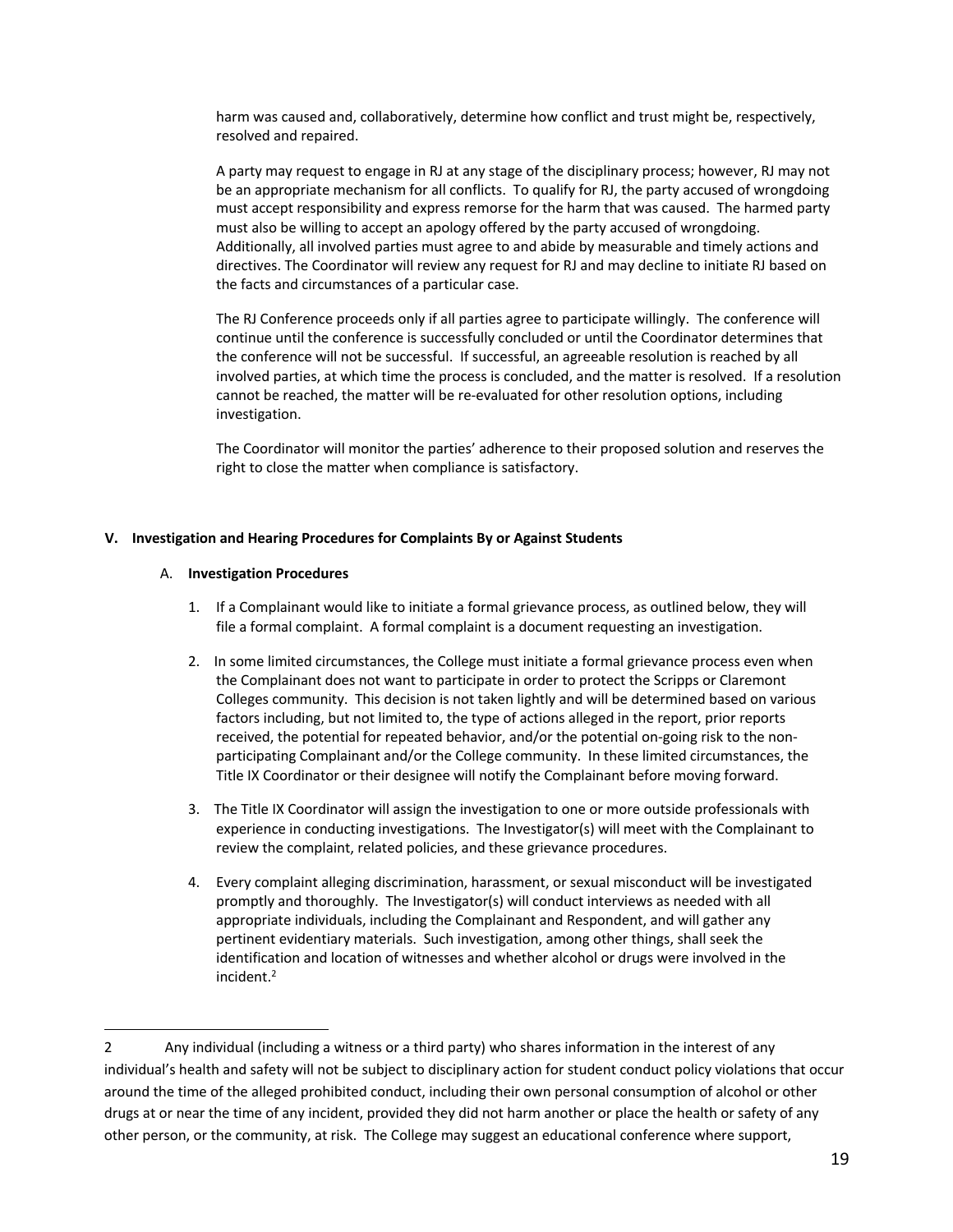- 4. After concluding the investigation, the Investigator(s) will draft an Investigation Report setting forth the alleged policy violations, summarizing witnesses interviewed and evidentiary materials gathered, and stating conclusions concerning any violations of College policy. The Investigator(s) will normally complete the investigation within 30 business days<sup>3</sup>, except in instances where the volume of witnesses, the proximity to a holiday break or the end of an academic term, or other circumstances compel a longer timeframe for the investigation.
- 5. The Investigator(s) will provide the Investigation Report to the Title IX Coordinator who will review the Report. The Title IX Coordinator may refer back to the Investigator(s) any questions that the Title IX Coordinator has concerning the Report's contents or conclusions. After the Investigator(s) successfully answer or resolve the Title IX Coordinator's questions or concerns, if any, the Investigator(s) shall submit a final Report to the Title IX Coordinator which shall include a conclusion as to whether the Investigator(s) find it more likely than not that the Respondent's conduct constituted a policy violation.
- 6. After receipt of the final Investigation Report, the Title IX Coordinator will meet with the Complainant and Respondent, separately, to discuss the conclusion of the investigation and provide each a copy of the Investigation Report. To protect the integrity of the investigation and hearing process, these documents should be kept confidential by the parties involved and not shared with witnesses or persons not involved in the matter. However, Complainants and Respondents are not prohibited from sharing these documents with family, counsel, or a support person or advisor as defined below.
- 7. If the investigation concludes that Respondent's conduct constituted a policy violation, the Respondent may elect to either (i) proceed to an Administrative Panel for determination of a sanction or (ii) proceed to a hearing for an appeal of the Investigators' determination. Within 3 business days after delivery of the Investigation Report by the Title IX Coordinator, the Respondent shall notify the Title IX Coordinator in writing of the Respondent's election. Failure of the Respondent to submit a timely election shall waive the Respondent's right to request a hearing and shall be deemed to be an election to proceed to an Administrative Panel for determination of a sanction. If the investigation concludes that the Respondent's conduct did not constitute a policy violation, the Complainant may elect to either (i) allow the matter to be closed or (ii) proceed to a hearing for an appeal of the Investigators' determination. Within 3 business days after delivery of the Investigation Report by the Title IX Coordinator, the Complainant shall notify the Title IX Coordinator in writing of the Complainant's election. Failure of the Complainant to submit a timely election shall waive the right to request a hearing and shall be deemed to be an election to allow the matter to be closed.

# B. **Hearing Procedures**

1. The Title IX Coordinator will appoint an outside professional to serve as a Hearing Officer to hear cases concerning claims of discrimination, harassment, sexual misconduct, dating violence, domestic violence, or stalking in which a student is either the Complainant or Respondent. The Complainant and Respondent will be notified of the identity of the Hearing Officer for their hearing. Within three (3) business days of this notification, the Complainant and Respondent have the opportunity to object in writing to the Hearing Officer if they believe there to be a conflict of interest. A conflict of interest occurs where an individual's personal interests or relationships

resources, and educational counseling options may be discussed and potentially required with a learning action plan for an individual who has engaged in the illegal or prohibited use of alcohol or drugs.

<sup>3</sup> For purposes of the Policies and Procedures, a business day is a day on which the College holds classes or exams. For matters involving staff only, a business day also includes any day that is not a College holiday or closure.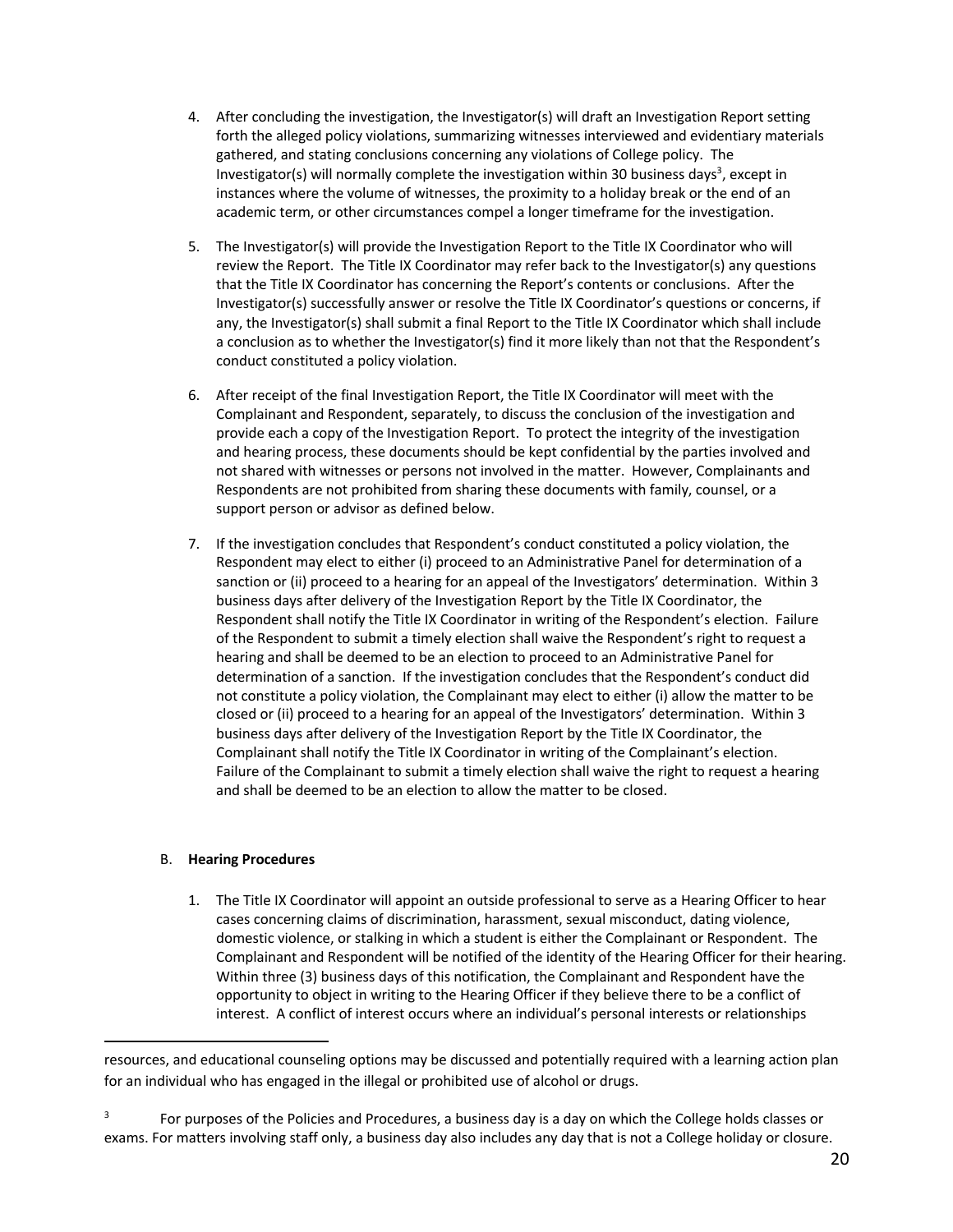conflict with their ability to be a neutral fact finder in a particular case. For example, if an appointed Hearing Officer has a close personal relationship with one of the parties, there may be a conflict of interest. The Title IX Coordinator will make the final determination as to whether or not such a conflict of interest exists. In the event that the Title IX Coordinator determines there is a conflict of interest, or the Hearing Officer recuses themselves, an alternative Hearing Officer will be assigned.

- 2. The Title IX Coordinator shall prepare a Statement of Alleged Policy Violations based upon the information provided during the investigation process by the Complainant and the Investigation Report. The Title IX Coordinator shall then refer the written complaint, the Investigation Report, and the Statement of Alleged Policy Violations to the Hearing Officer.
- 3. The evidentiary standard of preponderance of evidence will be used, whether it is more likely than not that the Respondent's conduct constitutes a violation of policy as set forth in the Statement of Alleged Policy Violation(s).
- 4. The Hearing Officer will conduct a prompt, thorough, and unbiased hearing. They will invite the Complainant and Respondent to appear before them and will hear and question witnesses, if there are any. The Complainant and Respondent may be present at the hearing, if they choose, or they may choose to participate in the hearing remotely. However, neither party shall be allowed to directly question or cross-examine the other during the hearing. Questions may be submitted to the Hearing Officer by both parties, who will then decide whether those questions are relevant to the matter. Further, the Complainant shall be offered the opportunity to participate in the hearing without being in the physical presence of the Respondent, or accommodations can be made so the Complainant may participate in the hearing without facing the Respondent. The Hearing Officer will conduct a hearing and will review whatever information it deems necessary to assist them in reaching a determination as to the merits of the charge, including information obtained by the Investigator(s) during the investigation. Within the timeframe specified by the Hearing Officer, both parties may provide, for the Chair's consideration, the names of any witnesses they suggest be called.
- 5. If the Hearing Officer determines that "new" evidence that did not come to light during the investigation has been presented during the hearing, the Hearing Officer may adjourn the hearing for a period that the Hearing Officer deems appropriate to enable the Complainant and/or Respondent to respond to such evidence. Evidence is considered "new" only if the Hearing Officer concludes the evidence is relevant and important and could not with a reasonable effort have been discovered earlier by the party.
- 6. The Hearing Officer will base its determination of whether behavior constitutes a violation of policy on the evidence presented.
- 7. The hearings will be closed, except to the parties. Each party may have one advisor and one support person of the participant's choosing. The advisor may consult with the party but may not address the Hearing Officer. All proceedings will be confidential and will not be discussed outside the process. Any witnesses and advisors must keep the hearing proceedings strictly confidential. To protect the integrity of the investigation and hearing process, the parties should also keep the hearing proceedings confidential. However, Complainants and Respondents are not prohibited from sharing details of the hearing proceedings with family, counsel, advisor, support person, or other advisors of their choosing. The Hearing Officer may only find responsibility for claims or portions of claims that appear on the Statement of Alleged Policy Violations prepared by the Title IX Coordinator.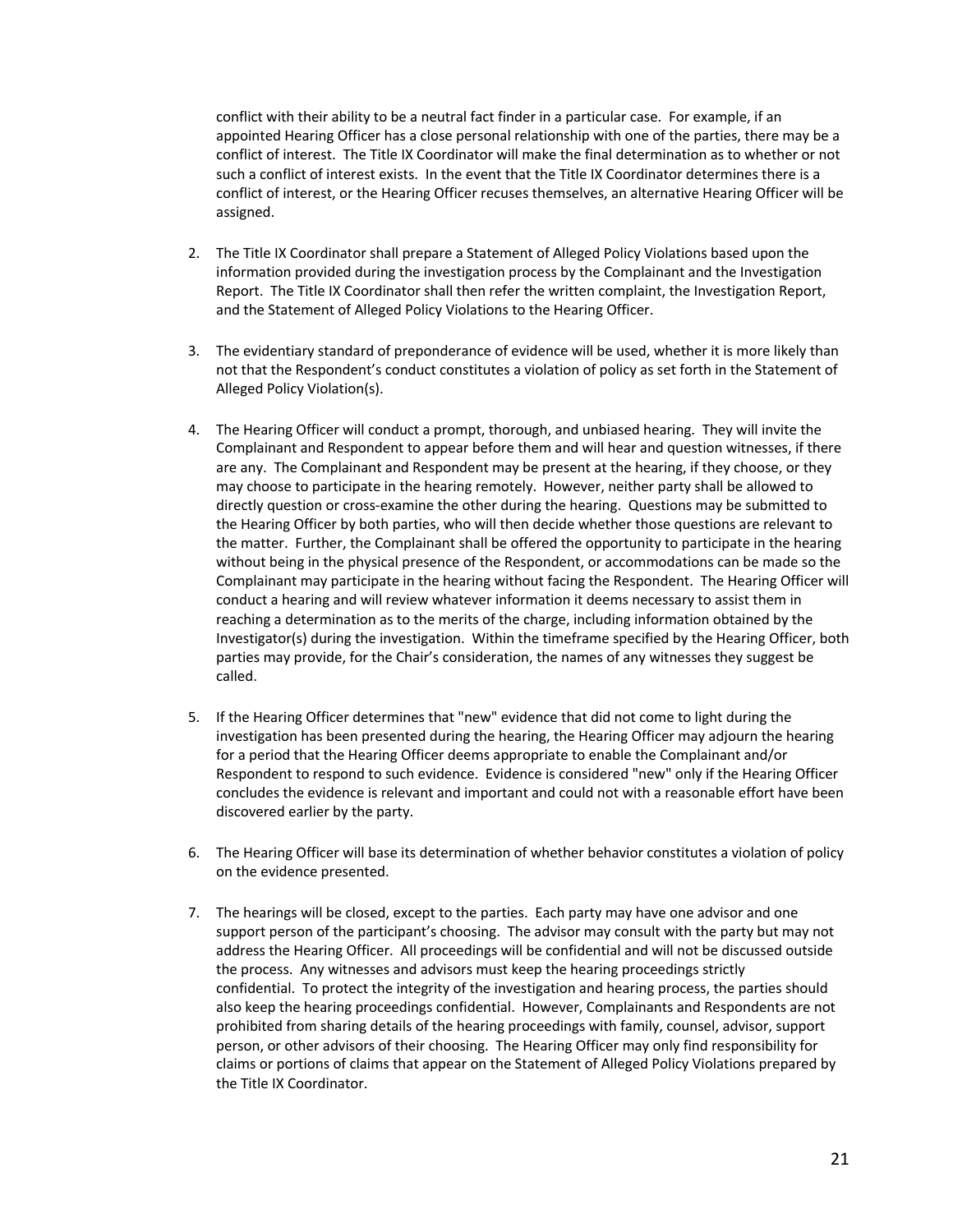- 8. Decisions will be limited to the issue of whether, in the Hearing Officer's judgment, a Respondent's conduct more likely than not constitutes a violation of policy as set forth in the Statement of Alleged Policy Violation. As soon as a decision on the case is reached, it will be summarized in writing. The form and content of the Hearing Officer's written decision, which shall contain factual findings and a written summary of the basis for the conclusion, shall be determined by the Hearing Officer. A confidential copy of the Hearing Officer's decision will be given to the Complainant and the Respondent and will be placed in permanent confidential records of the Title IX Coordinator. The details of the Hearing Officer's findings may be limited in the copy of the Hearing Officer's report given to Complainant due to Respondent's FERPA or other applicable privacy rights.
- 9. A hearing on a complaint will normally be held within 15 business days of receipt of the Statement of Alleged Policy Violations and Investigation Report, although the process may sometimes take longer.
- C. **Sanction**. In the event (i) the Respondent elects to proceed to a sanction determination following presentation of the Investigators' Report or (ii) a Hearing Officer finds the Respondent responsible for a policy violation, the matter shall proceed to an Administrative Panel for determination of a sanction. The Administrative Panel shall consist of the Vice President for Academic Affairs, the Vice President for Enrollment, and the Associate Dean of Students. In the event one of the designated Administrative Panel members is unavailable, the Assistant Vice President of Human Capital and Risk Management shall become a member of the Administrative Panel. Sanctions for students may include educational requirements, written reprimand, loss of housing privileges, probation, suspension, and/or dismissal from the College. Sanctions for staff members may include educational requirements, written reprimand, probation, suspension, and/or termination of employment. Sanctions for faculty members may include educational requirements, written reprimand, and/or initiation of a dismissal proceeding pursuant to procedures set forth in the Faculty Handbook. The Administrative Panel (i) will have access to the complete record of the case, (ii) will determine any sanctions to be imposed or corrective action to be taken, and (iii) may consider both the gravity of the offense and the Respondent's prior conduct record in determining sanctions to be imposed on the Respondent. The Administrative Panel will communicate the decision in writing to the parties within 10 business days. The Complainant's copy of the report of the details of the sanction(s) imposed on Respondent may be limited due to Respondent's FERPA or other applicable privacy rights. The Dean of Students office or the Assistant Vice President of Human Capital and Risk Management, as the case may be, will also enter the decision in the permanent record of an individual found to have violated this policy. The sanction(s) imposed will be implemented following the Administrative Panel's decision and will be in effect pending the outcome of any appeal.

# **VI. Investigation Procedures for Complaints of Discrimination, Harassment, or Sexual Misconduct that Do Not Involve a Student as Complainant or Respondent:**

#### A. **Investigation Process**

- 1. If a Complainant would like to initiate a formal grievance process, as outlined below, they will file a formal complaint. A formal complaint is a document requesting an investigation.
- 2. In some limited circumstances, the College must initiate a formal grievance process even when the Complainant does not want to participate in order to protect the Scripps or Claremont Colleges community. This decision is not taken lightly and will be determined based on various factors including, but not limited to, the type of actions alleged in the report, prior reports received, the potential for repeated behavior, and/or the potential on-going risk to the non-participating Complainant and/or the College community. In these limited circumstances, the Title IX Coordinator or their designee will notify the Complainant before moving forward.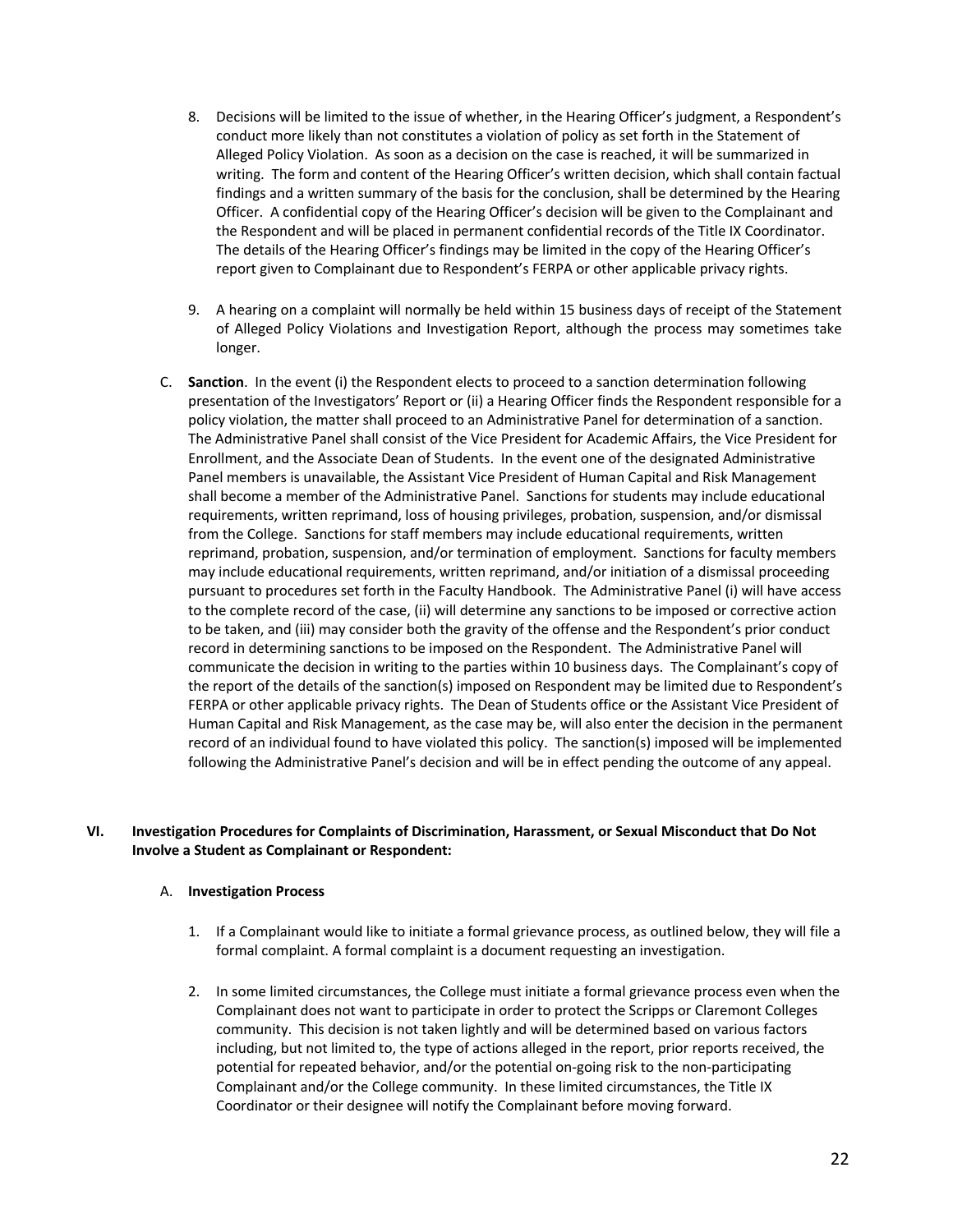- 3. The Title IX Coordinator or Deputy Coordinator may, after speaking with Complainant, determine that the conduct alleged clearly does not constitute harassment, discrimination, or sexual misconduct and so inform the Complainant.
- 4. Subject to the considerations described in subsection 3 above, every complaint will be investigated, including any alleged instances of retaliation or intentional false claims. The Title IX Coordinator shall appoint an Investigator to conduct the investigation, which may, at the discretion of the Title IX Coordinator, be an outside professional with experience in conducting investigations.
- 5. As part of the investigation process, the Complainant will submit a signed, written statement concerning the allegations. This statement should contain all relevant details, such as the names of the people involved, the names of any witnesses, and the times and locations of the alleged harassing behavior.
- 6. The Investigator will conduct interviews as needed with all appropriate individuals, including the Complainant and Respondent, and will gather any pertinent evidentiary materials. The Investigators will normally complete their investigation within 30 business days, except in instances where the volume of witnesses, the proximity to a holiday break or the end of an academic term, or other circumstances compel a longer timeframe for the investigation.
- 7. Upon completion of an investigation, the Investigator will prepare an Investigation Report including a conclusion as to whether it is more likely than not that the Respondent's conduct constitutes a policy violation.
- 8. To protect the integrity of the investigation, the Investigation Report should be kept confidential by the parties involved and not shared with witnesses or persons not involved in the matter. However, Complainants and Respondents are not prohibited from sharing these documents with family, counsel, or a support person or advisor as defined below.
- 9. In cases where, after an investigation, it is determined that it is more likely than not that the Respondent violated this policy, the Title IX Coordinator shall submit the report to the appropriate Vice President for further action under section B below.
- B. **Sanction**. If the investigation determines that a staff member Respondent more likely than not violated this policy, the sanction shall be determined by the Vice President to whom the Respondent reports, in consultation with the Assistant Vice President of Human Capital and Risk Management. Sanctions for staff members may include educational requirements, written reprimand, probation, suspension, and/or termination of employment. If the investigation determines that a faculty member Respondent more likely than not violated this policy, the sanction shall be determined by the Vice President for Academic Affairs, in consultation with the Assistant Vice President of Human Capital and Risk Management. Sanctions for faculty members may include educational requirements, written reprimand, and/or initiation of a dismissal proceeding pursuant to procedures set forth in the Faculty Handbook. The Vice President (i) will have access to the complete record of the case, (ii) will determine any sanctions to be imposed or corrective action to be taken, and (iii) may consider both the gravity of the offense and the Respondent's prior conduct record in determining sanctions to be imposed on the Respondent. The Vice President will communicate the decision in writing to the parties within 10 business days. The Complainant's copy of the report of the details of the sanction(s) imposed on Respondent may be limited due to Respondent's privacy rights. The Assistant Vice President of Human Capital and Risk Management will also enter the decision in the permanent record of an individual found to have violated this policy. The sanction(s) imposed will be implemented following the Vice President's decision and will be in effect pending the outcome of any appeal.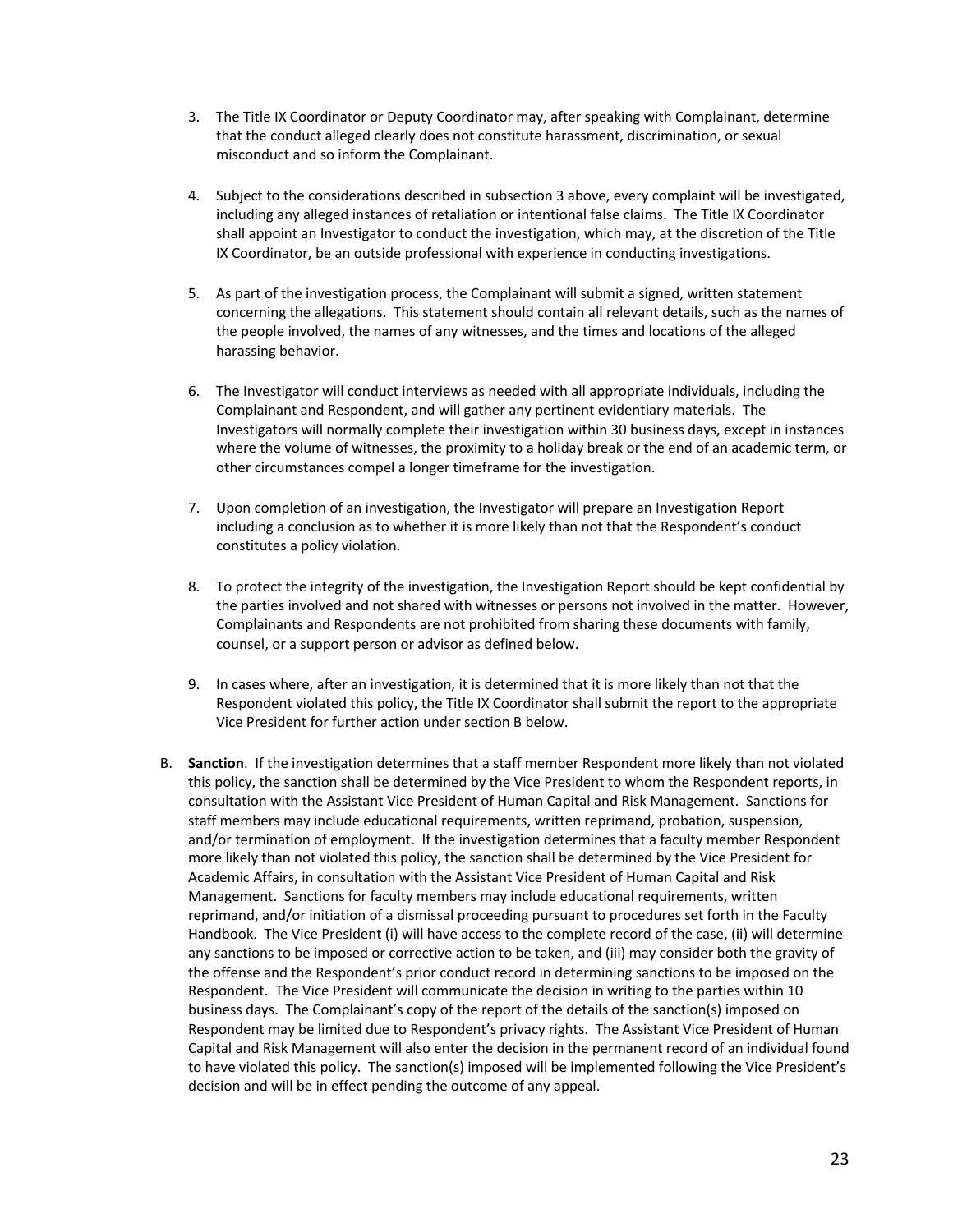#### **VII. Interim Measures**

The College may take whatever measures are deemed necessary in response to an allegation in order to protect an individual's rights and personal safety and the safety of the College community. Such measures include, but are not limited to, an interim suspension (immediate, temporary suspension pending the outcome of grievance process), a No Contact Order (an order that an individual refrain from direct or indirect contact with another person or persons), restrictions on access to campus or areas of campus, and/or appropriate changes in academic schedule. Interim measures may include reporting the matter to the local police. Failure by the Respondent to adhere to the parameters of any interim measure is a violation of College policy and may lead to additional disciplinary action.

#### **VIII. Support Person and/or Advisor**

The Complainant and Respondent may each have one support person and one advisor present with them at all meetings and any hearing associated with the procedures set forth in this Policy and in which the respective individual is participating.

**Support Person**: A Support Person is an individual who provides emotional support to a Complainant or Respondent. A Support Person may be any person of the participant's choosing who is not otherwise a party or witness. A Support Person may attend, but shall not participate in, all meetings and any hearing. The Support Person may not speak on behalf of a party or otherwise disrupt any meetings or hearing in any matter. The College reserves the right to exclude a Support Person who does not abide by these procedures.

**Advisor**: An advisor is an individual who provides guidance to the Complainant or Respondent. An Advisor may be any person of the participant's choosing, including an attorney, who is not otherwise a party or witness. If the participant chooses to have an attorney serve as their Advisor, such attorney will be at that individual's expense. An Advisor may attend, but shall not participate in, all meetings and any hearing. An Advisor may not speak on behalf of a party or otherwise disrupt any meetings or hearing in any matter. The College reserves the right to exclude an Advisor who does not abide by these procedures.

#### **IX. Appeal Procedures**

A. **Appeal Rights.** In cases handled under section V above, either the Complainant or Respondent may appeal (i) an adverse ruling of the Hearing Officer or (ii) a sanction determined by the Administrative Panel. In cases handled under Section VI above, either the Complainant or Respondent may appeal (i) an adverse ruling of an Investigation Report or (ii) a sanction imposed by a Vice President. Appeals shall be made to the Vice President of Student Affairs of the College, except that appeals by staff members of the Office of Student Affairs shall be made to the Vice President/Board Secretary ("Appeal Officer"). An appeal is not intended to be a new investigation or a full re-hearing of the complaint. Unless the Appeal Officer directs otherwise, an appeal is confined to a review of the written documentation and record of the investigation and/or hearing and pertinent documentation regarding the grounds for appeal. Appeal decisions are to be deferential to the Investigators, the Hearing Officer, the Administrative Panel, or the applicable Vice President.

Written notice of intention to appeal and written reasons for the appeal shall be provided within 10 business days of the decision from which the Complainant or Respondent is appealing.

Appeal of the decision(s) may be made on only three grounds. Any or all may be cited in the appeal.

1. **Improper Judicial Procedure.** The party may appeal if the procedures outlined in the Discrimination and Harassment policies were violated. The Appeal Officer shall consider whether provisions of the policies were violated in such a clear manner as to deny the appellant consideration of their position during the process. If the Appeal Officer accepts an appeal made on the grounds of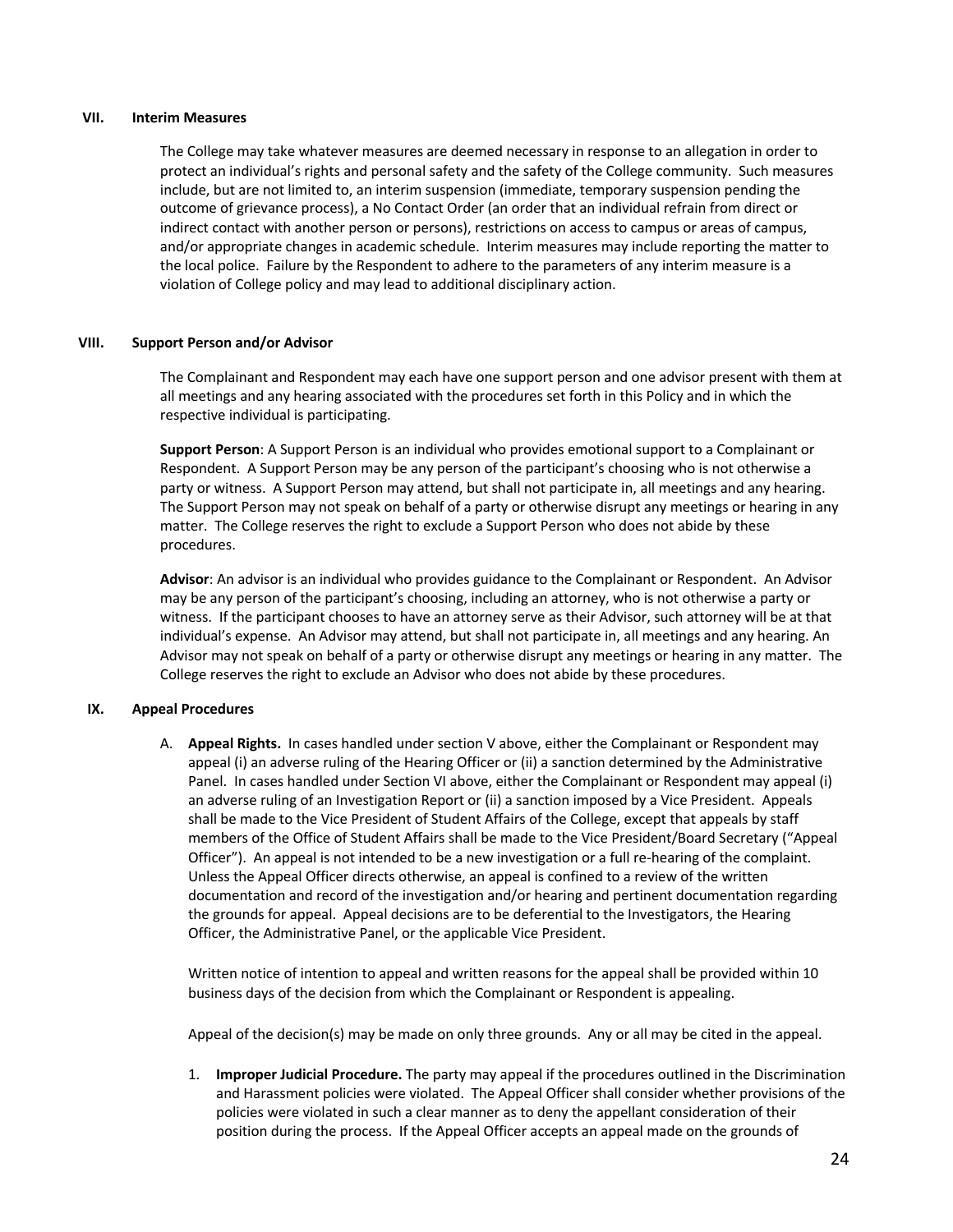improper judicial procedure, the Appeal Officer shall remand the matter to the appropriate step in the process and may provide specific directives or explanations for guidance.

- 2. **New Evidence.** During the standard investigation and hearing process, sufficient time is allowed to gather all available evidence. However, in extraordinary circumstances a party may appeal if new evidence becomes available. The Appeal Officer must consider:
	- a) Whether the evidence was genuinely unavailable and could not have been made available through the appellant's diligent efforts at the time of the original investigation or hearing; and
	- b) Whether the evidence would have led to a different conclusion had it been available.

If the Appeal Officer answers in the affirmative to both of these questions, the Appeal Officer will grant the appeal and remand the matter to the appropriate step in the process and may provide specific directions or explanations for the guidance.

3. **Disproportionate Sanction**. The Appeal Officer may adjust (increase or decrease) the sanction of a Respondent if the Appeal Officer determines that the sanction imposed for a violation of the policy was disproportionate to the conduct found to have occurred.

Written notice of any appeal decision shall be provided to both parties and the Title IX Coordinator, normally within 15 business days after the appeal request has been submitted by a party, unless unforeseen events or unusual circumstances compel a longer review period. If further proceedings will occur as a result of the appeal decision, the Title IX Coordinator shall so inform all participants. The Appeal Officer's decisions concerning all appeals are final.

All sanctions imposed will be in effect while an appeal is under review. A request may be made to the Appeal Officer for special consideration in exigent circumstances, but the presumptive stance of the College is that the sanctions will stand. Graduation, study abroad, internships/externships, etc. do NOT in and of themselves constitute exigent circumstances, and students may not be able to participate in those activities during an appeal. In cases where the appeal results in reinstatement to the College or of privileges, all reasonable attempts will be made to restore the individual to their prior status, recognizing that some opportunities lost may be irretrievable.

#### **X. Record Retention**

- A. Records of investigations and hearings are maintained by the College for a minimum of seven (7) years as indicated below.
	- 1. **Students**: If the Respondent is a student, the records will be maintained for a minimum of seven (7) years.
	- 2. **Faculty or Staff**: If the Respondent is a faculty or staff member, the records will be maintained for a minimum of seven (7) years past the conclusion of the investigation and any hearing, or the end of employment with the College, whichever is later.

#### **XI. Special Provisions**

- A. **College as Complainant:** As necessary, the College reserves the right to initiate a complaint, to serve as Complainant, and to initiate grievance proceedings without a formal complaint by the subject of the misconduct.
- B. **Alcohol and substance use:** The use of alcohol or other drugs will never function as a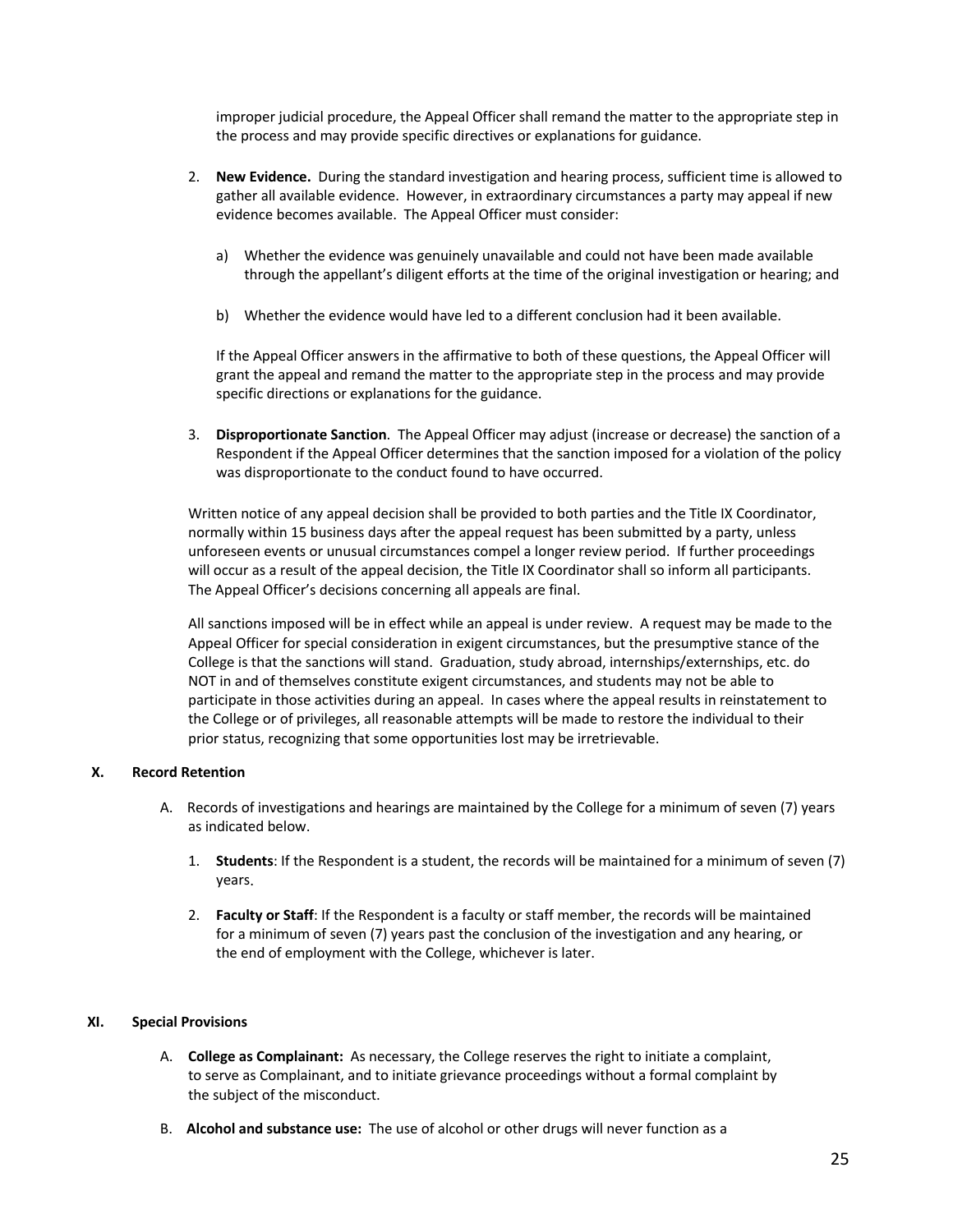defense for any behavior that violates College policy.

- C. **Past Sexual History:** The past sexual history of a party will generally not be admissible by the other party in an investigation or hearing. The past sexual interactions of the parties to the complaint will generally not be admissible by the other party in an investigation or hearing unless such information: i) is offered to prove that someone other than the Respondent committed the conduct alleged by the Complainant; ii) concerns specific incident of the Complainant's or Respondent's prior sexual behavior with respect to one another and is offered to prove or disprove consent (with the understanding that consent to any one form of sexual activity does not automatically imply consent to any other forms of sexual activity and that previous relationships or prior consent does not imply consent to future sexual acts); iii) is relevant to explain an injury; or iv) is relevant to show a pattern of behavior. Sexual history will not be admissible as it pertains to a party's reputation or character. If the party believes the past sexual interaction of the parties to the complaint is relevant to the investigation and/or hearing they must submit a written request to the Title IX Coordinator explaining the nature of the information and why the information is relevant to the investigation and/or hearing. The Title IX Coordinator will review the request and render a decision within two (2) business days.
- D. **Respondent's Prior Conduct History:** Generally, any previous College policy violation(s) by the Respondent are not admissible as information about the present allegation. However, the Title IX Coordinator may supply information about previous behavior and/or complaints to the Investigator(s) or a Hearing Officer if:
	- 1. The Respondent was previously found to be responsible for a similar violation; and
	- 2. The information indicates a pattern of behavior by the Respondent and substantial conformity with the present allegation.

A Respondent's prior conduct will be taken into consideration by the Administrative Panel or appropriate Vice President when determining what sanction to impose.

#### **XII. The College's External Reporting Obligations**

# A. **The Jeanne Clery Disclosure of Campus Security Policy and Campus Crime Statistics Act (the "Clery Act")**

- 1. **Statistical Reporting**: Certain College officials have a duty to report certain misconduct for federal statistical reporting purposes (Clery Act). All personally identifiable information is kept confidential, but statistical information must be passed along to campus law enforcement regarding the type of incident and its general location (on- or off-campus, in the surrounding area, but no addresses are given) for publication in the annual Campus Security Report. This report helps to provide the community with a clear picture of the extent and nature of campus crime and to ensure greater community safety. Campus Security Authorities include: Student Affairs staff, campus law enforcement, local police, coaches, athletic directors, residence life staff, student activities staff, human resources staff, advisors to student organizations, Senior Staff, and any other official with significant responsibility for student and campus activities. The information to be shared includes the date, the location of the incident (using Clery location categories) and the Clery crime category. This reporting protects the identity of the victim and may be done anonymously.
- 2. **Timely Warning**: Complainants should also be aware that College administrators must issue immediate timely warnings for incidents reported to them that are confirmed to pose a continuing threat of bodily harm or danger to members of the campus community. For purposes of the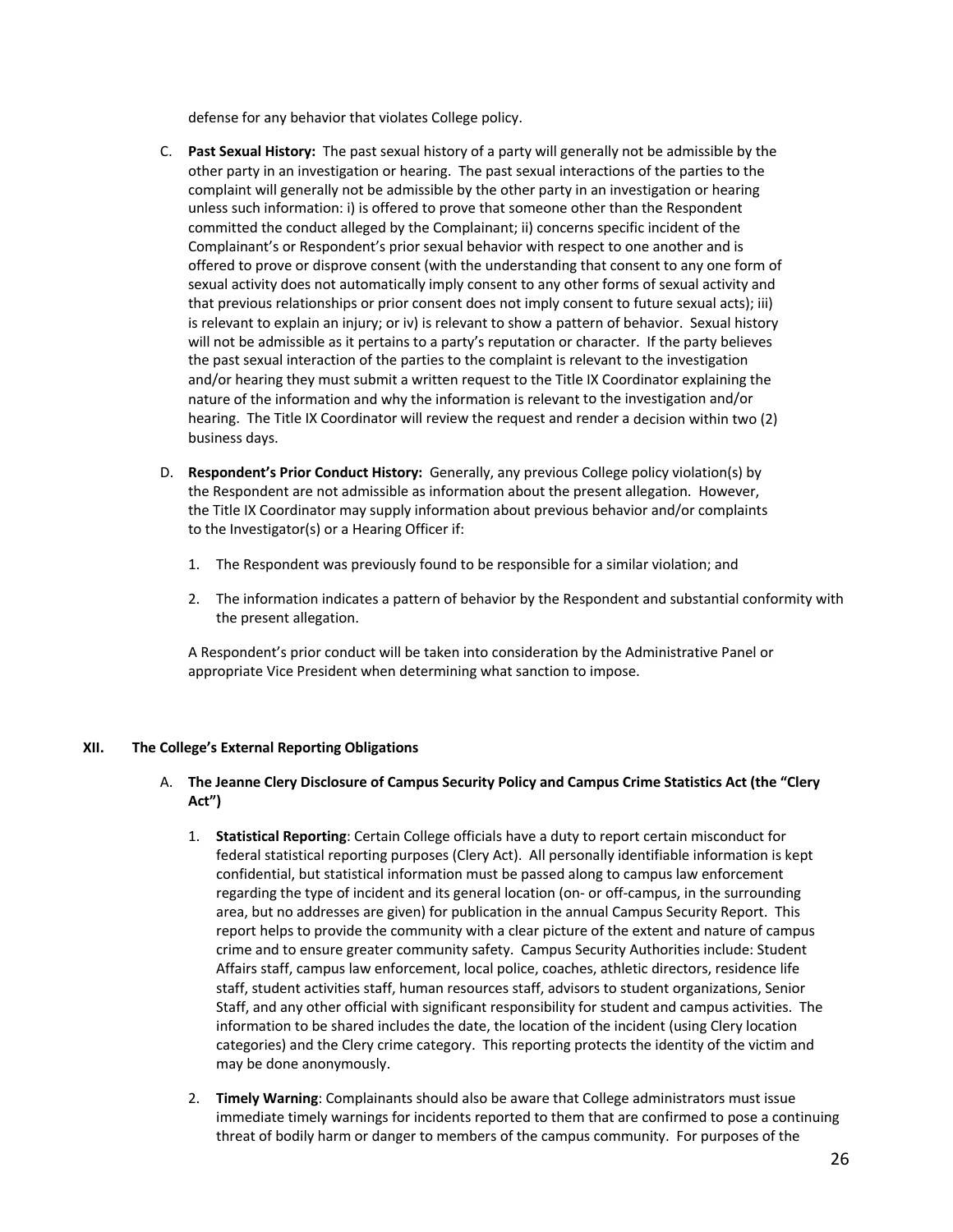Timely Warning requirement, the College will not disclose a Complaint's name. However, the College will provide enough information for community members to make safety decisions in light of the danger. The reporters for timely warning purposes are exactly the same as detailed in the paragraph above.

# B. **FERPA**

The outcome of a campus hearing is part of the educational record of the Respondent, if they are a student, and the employee record if they are a faculty or staff member. The educational records of students are protected from release under a federal law, FERPA. The College complies with FERPA regulations regarding the privacy of student records and observes the following exceptions to FERPA as mandated by the Clery Act:

- 1.. The Complainant in a non-consensual sexual contact/intercourse incident has the right to be informed of the finding, and sanction(s) of the investigation or hearing, in writing, without condition or limitation.
- 2. The Complainant(s) in sexual exploitation, sexual harassment, relationship violence, and any other gender-based offense have the right to be informed of the finding, in writing, and to be informed of any sanction(s) that directly relate to them, and to essential facts supporting the outcome when the outcome is a finding of responsibility for a violation.
- 3. The Clery Act permits the College to release publicly the name, nature of the violation, and the sanction(s) for any student who is found in violation of a College policy that is a "crime of violence," including: arson, burglary, robbery, criminal homicide, sex offenses, assault, intimidation (which may encompass stalking and/or bullying), hazing, destruction/damage/vandalism of property, and kidnapping/abduction. The College will release this information to the Complainant in any of these offenses regardless of the outcome.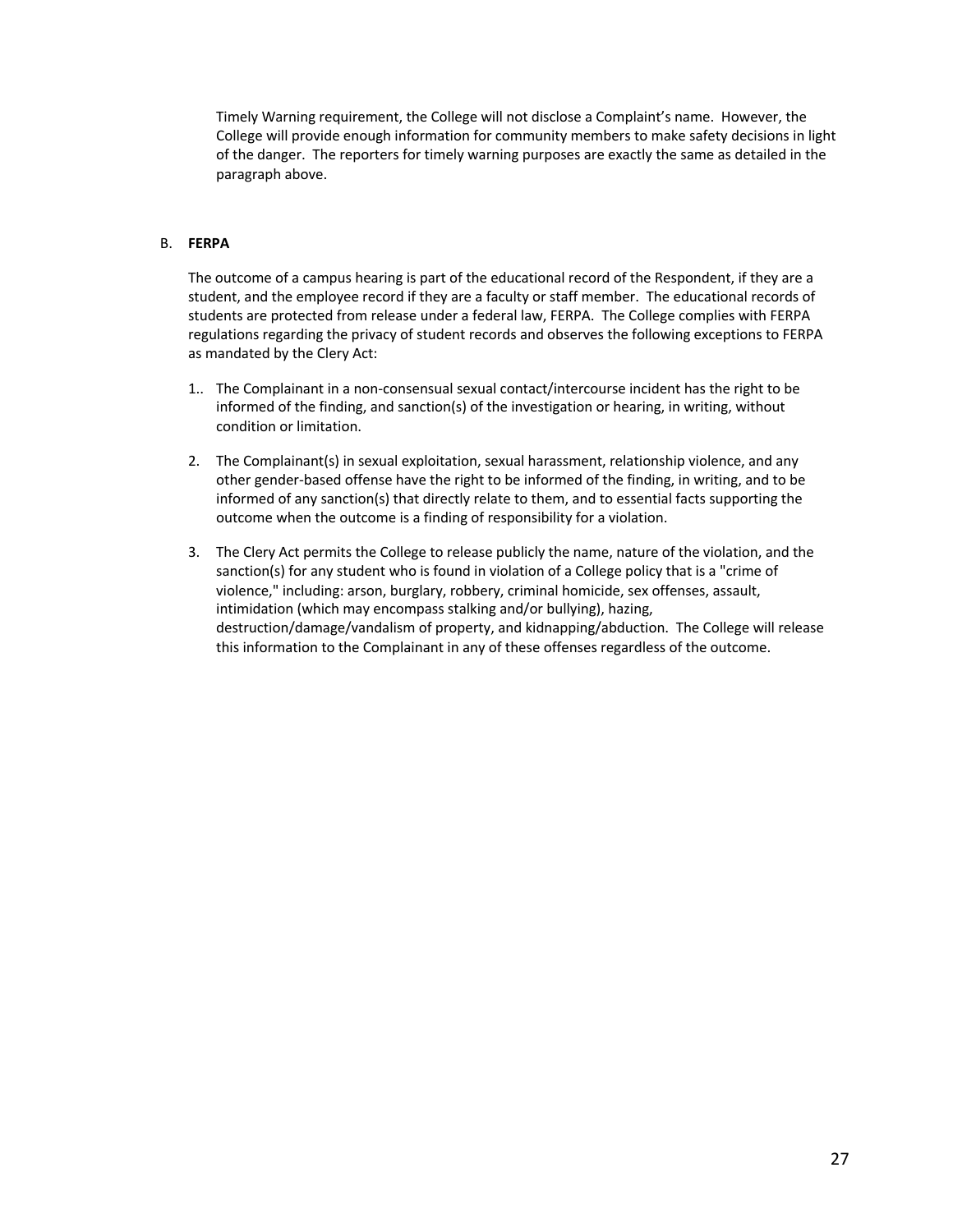## **Appendix A**

# **Sexual Assault, Dating/Domestic Violence, and Stalking Prevention and Risk Reduction**

**Safety in Social Situations**: Preventing sexual and dating violence is everyone's responsibility. As members of a community that cares about one another, we look out for each other by being good bystanders. An engaged bystander intervenes before, during, or after a situation when they see or hear behavior that threatens, harasses, or otherwise encourages sexual or dating violence. The following are some tips for how you can look out for your friends and other members of our community.

- Before going out, plan where you are going and how you will get home.
- Choose a meeting place with your friends in case you get separated.
- Never assume that someone found a safe way home.
- Let your friends know if you are leaving. If you see a friend leaving with someone you do not know, check to see if they are okay.
- If someone is feeling unwell, stay with them and get them to a safe place.
- Trust your instincts. If something does not feel right, say something or find someone who can safely intervene.

**Clear Communication**: Active, ongoing, and clear communication is an essential element of consensual sexual activity. Consent begins with understanding and respecting your partner's personal boundaries and discussing your own boundaries and desires. Below are some aspects of consent to consider prior to engaging in sexual activity.

- If you want to initiate sexual activity of any kind, clearly communicate your intentions to your potential sexual partner and give them a chance to clearly communicate their intentions to you.
- Never make assumptions about whether someone is attracted to you, what, if any, sexual acts they want to engage in (i.e., how far they want to go), or if they are physically and mentally able to consent.
- If there are any questions or ambiguities, stop and check in with the other person.
- Do not pressure a potential partner. If the other person seems uncertain or communicates in any way that they do not feel comfortable with something, stop and respect their boundaries. Do not try to "talk someone into" something they may not be comfortable with.
- Share your sexual limits with your potential partner as early as possible and encourage them to do the same.
- Silence and passivity cannot be interpreted as an indication of consent. Pay close attention to verbal and non-verbal communication and body language. If someone seems hesitant or is not actively engaging with you, stop and discuss what they feel comfortable with. Do not proceed if either you or your partner is uncertain about either one of your boundaries.
- If you want to begin a new type of sexual activity, make sure that is something your partner also wants to engage in. For example, a partner may want to kiss but may not want you to touch other private body parts at that time. Consent to one form of sexual behavior does not automatically equal consent to another form of sexual behavior.
- Recognize that just because you are in a dating relationship with someone, or have previously engaged in sexual activity them, does not by itself indicate that they have given consent for future sexual activity.
- Remember that you or your partner can change your mind about what you feel like doing at any time, even if you have done something before or are undressed. If someone indicates that they want to stop engaging in the sexual activity, their partner must stop.

**Sexual Health**: You and your partner should always respect one another's sexual health. Before beginning any sexual activity, discuss STI status and what STI prevention methods you both want to take. If applicable, discuss and agree upon contraceptive measures ahead of time. Agreeing upon STI prevention and contraceptive methods is another key element of consent.

**Alcohol Consumption**: Alcohol consumption can impair a someone's physical and mental abilities. Remember, it is never someone's fault if they are sexually assaulted. However, it is important for our community members to look out for one another when consuming alcohol, because perpetrator's may prey on someone's impairment due to alcohol consumption. The following are some safety tips that you can consider if you or a friend choose to drink alcohol.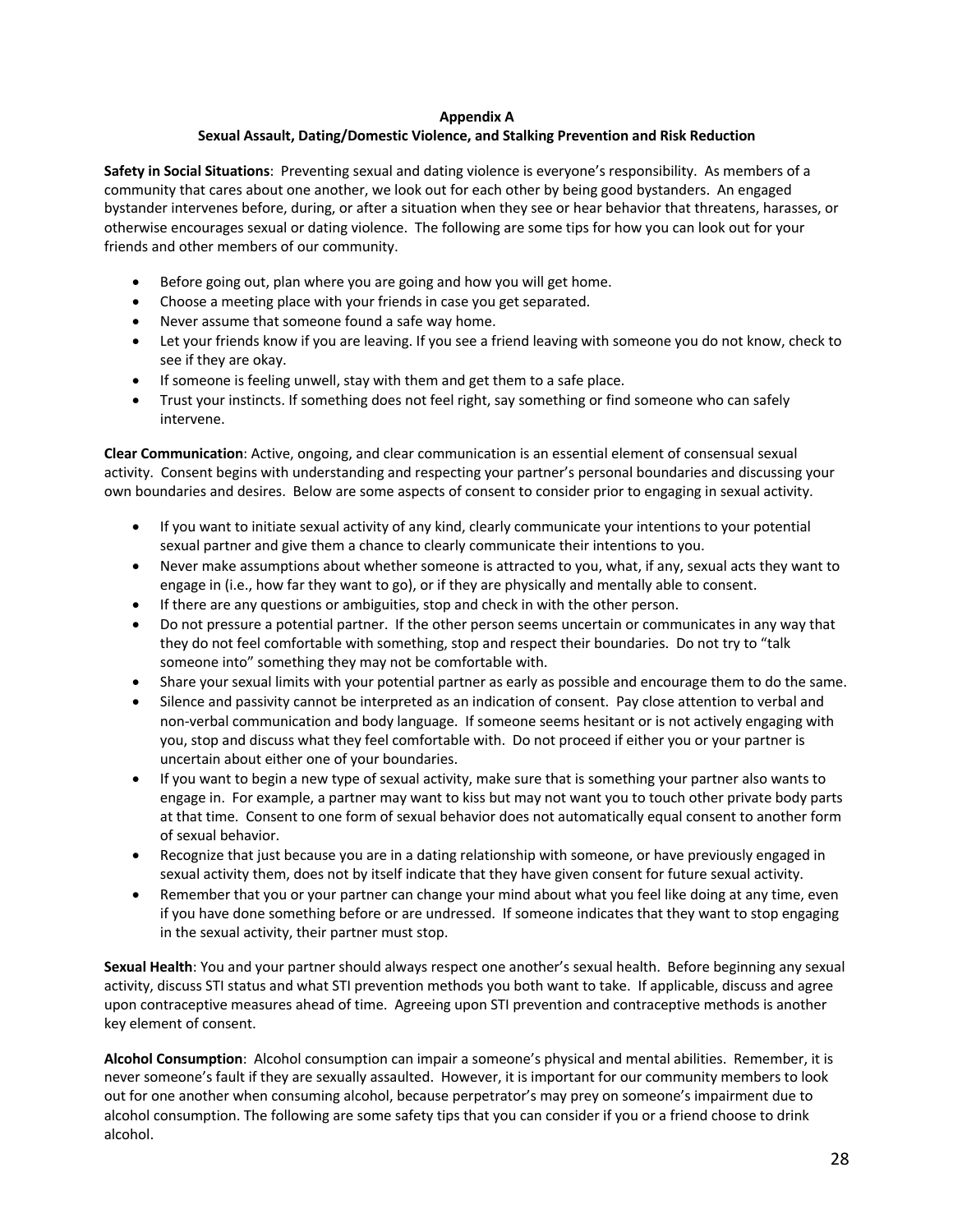- Look out for your friends. When you go out with friends, plan ahead of time for how you are going to get home. Periodically check in with your friends to see how they are doing. If someone looks like they are not feeling well, step in and help them get home safely.
- Know what you're drinking and do not leave a drink unattended. Avoid large batch drinks, and if you have to leave a drink, throw it out. Avoid using the same cup to refill your drink.
- Do not accept drinks from someone you do not know or trust.
- Check in with yourself, too. Even if you think you "know your limits," periodically check in with yourself to assess how you feel. If you think you have had too much to drink, ask a friend or someone you trust to help you get home safely.

**Social Media**: What you choose to share on social media is always your decision, but you cannot always control what others do with that information. Consider the following safety precautions when using social media.

- Turn off geolocation. Many social media sites and apps default to including your current geographic location, but this is not usually necessary to get the full user experience. If sharing where you are is important to you, consider waiting to post pictures until after an event is over, or wait to tag the location until you are no longer nearby.
- Pause before you post. Before you post to social media, consider who might be able to see the post and if you feel comfortable sharing that information with them.
- Regular check your privacy settings. Social media sites and apps regularly update their privacy settings. Adjust your privacy settings to your comfort level and then regularly check to make sure your settings are still consistent with your comfort level.
- Regularly update your passwords, and always use a private and secure Internet connection.
- Know how to report, block, and filter content.
- Talk to your friends about what you post. You and your friends may have varying levels of comfort about what you post to social media. Make it a habit to ask friends before you post a picture of them or tag them in a post.

**Dating Apps**: Most dating apps include safety tips, as well as information about their privacy and security settings. The following are a few safety tips to consider.

- Wait to share personal information. Anyone scrolling through the dating app you are using can see the information you share in your profile. Consider waiting to share personal details such as the exact location you work or go to school. You may also want to avoid linking other social media. The less you share, the easier it is to block suspicious people.
- Video chat before you meet someone in person. Many dating apps allow users to video chat directly through the app for increased security.
- Before you meet with someone, tell a friend or family member where you are going. Take a screenshot of the person's profile and share that with your friend, along with the person's contact information. Have the friend check in with you at a set time.
- Meet in a public place where other people will be present and you will not be isolated.
- Do not rely on your date for transportation. Have more than one transportation option, such as a second rideshare app downloaded, in case there is an issue with your primary transportation option and you need to leave quickly.
- Trust your instincts and ask for help if you need it. A waiter or other bystander can help create a distraction if you need to get out of an uncomfortable situation.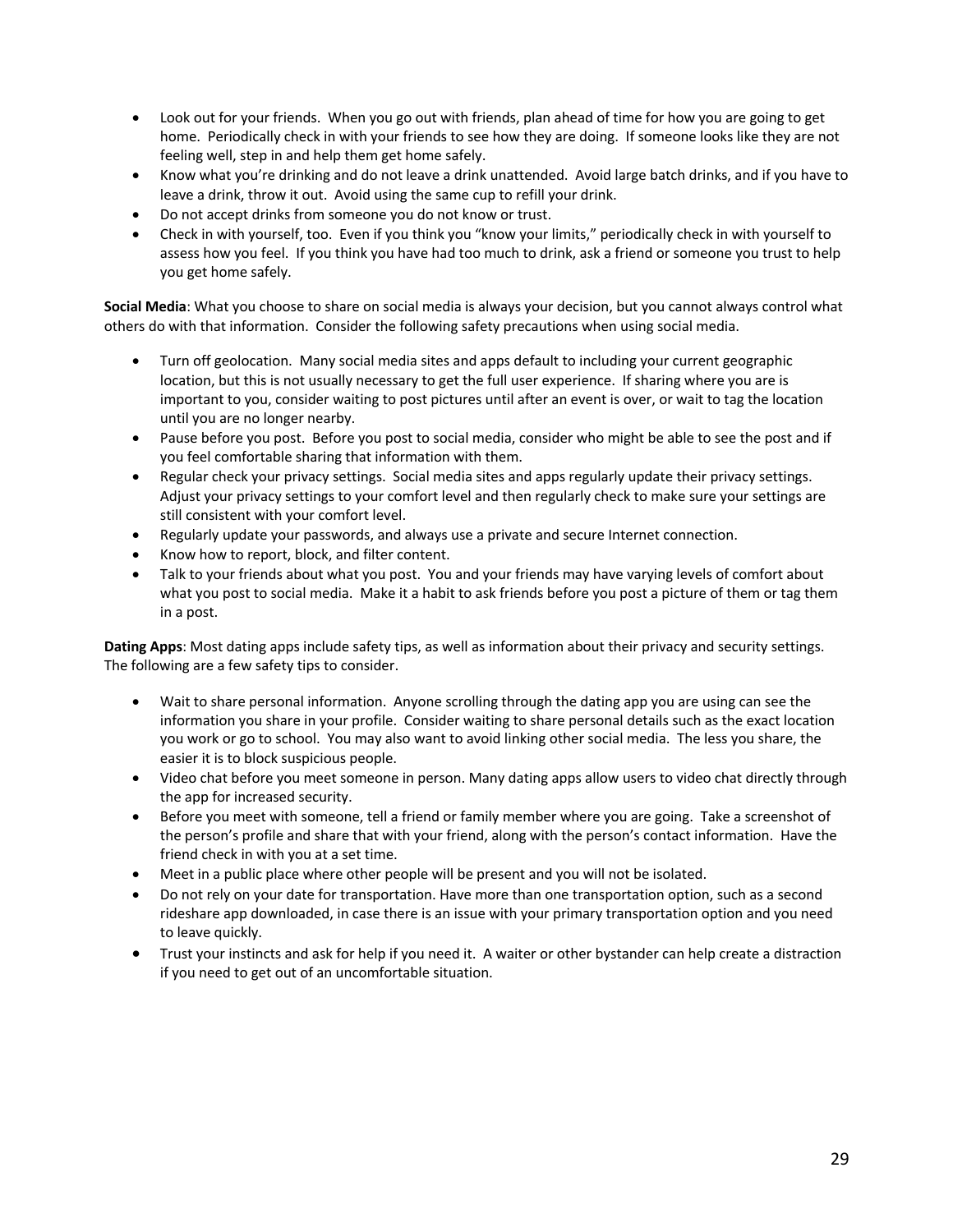# **Appendix B Frequently Asked Questions: Sexual Assault, Dating/Domestic Violence, and Stalking**

1. What is the difference between a report and a complaint?

A **report** does not automatically initiate a formal investigation process. When the Title IX Coordinator receives a report, they reach out to the individual reported to have experienced sexual misconduct and ask to meet with them. However, students are not *required* to meet with the Title IX Office. When someone chooses to meet with the Title IX Office, they are in control of how much information they feel comfortable sharing, and they can always ask general or hypothetical questions.

If an individual wishes to initiate a formal grievance process, they will file a **formal complaint**. A formal complaint is a document requesting a formal investigation. At the Claremont Colleges, there are two types of grievance processes related to incidents of sexual misconduct: the Claremont Colleges Title IX Grievance Process and the grievance process outlined in an individual institution's policy. On May 6, 2020, the U.S. Department of Education issued new regulations that more narrowly defined Sexual Harassment for the purposes of Title IX and created new requirements for how educational institutions must respond to reports of Sexual Harassment. In response, the Claremont Colleges jointly implemented a new Title IX Sexual Harassment Policy. Incidents that fall outside the scope of Title IX Sexual Harassment and involve a Scripps Respondent are addressed by the Scripps Discrimination and Harassment Policy. Incidents that fall outside the scope of Title IX Sexual Harassment and involve a Respondent from another Claremont College are addressed under that institution's applicable policy. Regardless of which policy applies, each the Scripps Title IX Coordinator serves as the primary point of contact for Scripps community members.

2. Does information about a complaint remain confidential?

The confidentiality of all parties to a complaint of sexual misconduct must be respected, insofar as it does not interfere with the College's obligation to fully investigate allegations of sexual misconduct. Where confidentiality is not strictly kept, it will still be tightly controlled on a need-to-know basis. Dissemination of information and/or written materials to persons not involved in the complaint procedure is not permitted. Violations of the privacy of the Complainant or the Respondent may lead to disciplinary action by the College. In all complaints of sexual misconduct, all parties will be informed of the outcome. In some instances, the College may choose to make a brief public announcement of the nature of the violation and the action taken, without using the name or identifiable information of the alleged victim. Certain College administrators may be informed of the outcome within the bounds of student privacy (e.g., the President, Dean of Students, Director of Campus Safety, Title IX Coordinator). If there is a report of alleged sexual misconduct to the College and there is evidence that a felony has occurred, local police will be notified if the Complainant consents. This does not mean charges will be automatically filed or that a Complainant must speak with the police. The College also must statistically report the occurrence on campus of major violent crimes, including certain sex offenses, in an annual report of campus crime statistics. This statistical report does not include personally identifiable information.

3. Will I have to pay for counseling/or medical care?

Students can access Monsour Counseling and Psychological Services for one-one-one counseling, and Monsour also hosts a support group for survivors of sexual assault. In addition, counseling is provided for free by a certified sexual assault counselor at the EmPOWER Center. Pregnancy and STI testing and counseling is available at Student Health Services, and lab fees may apply. Emergency contraception is available for \$20 at Student Health Services. If you are accessing community and non-institutional services, payment for these services may be covered by your health insurance plan; please check your coverage. If you have elected coverage under the Claremont College's Student Health Insurance Plan ("SHIP"), payment for these services may also be covered under this insurance plan.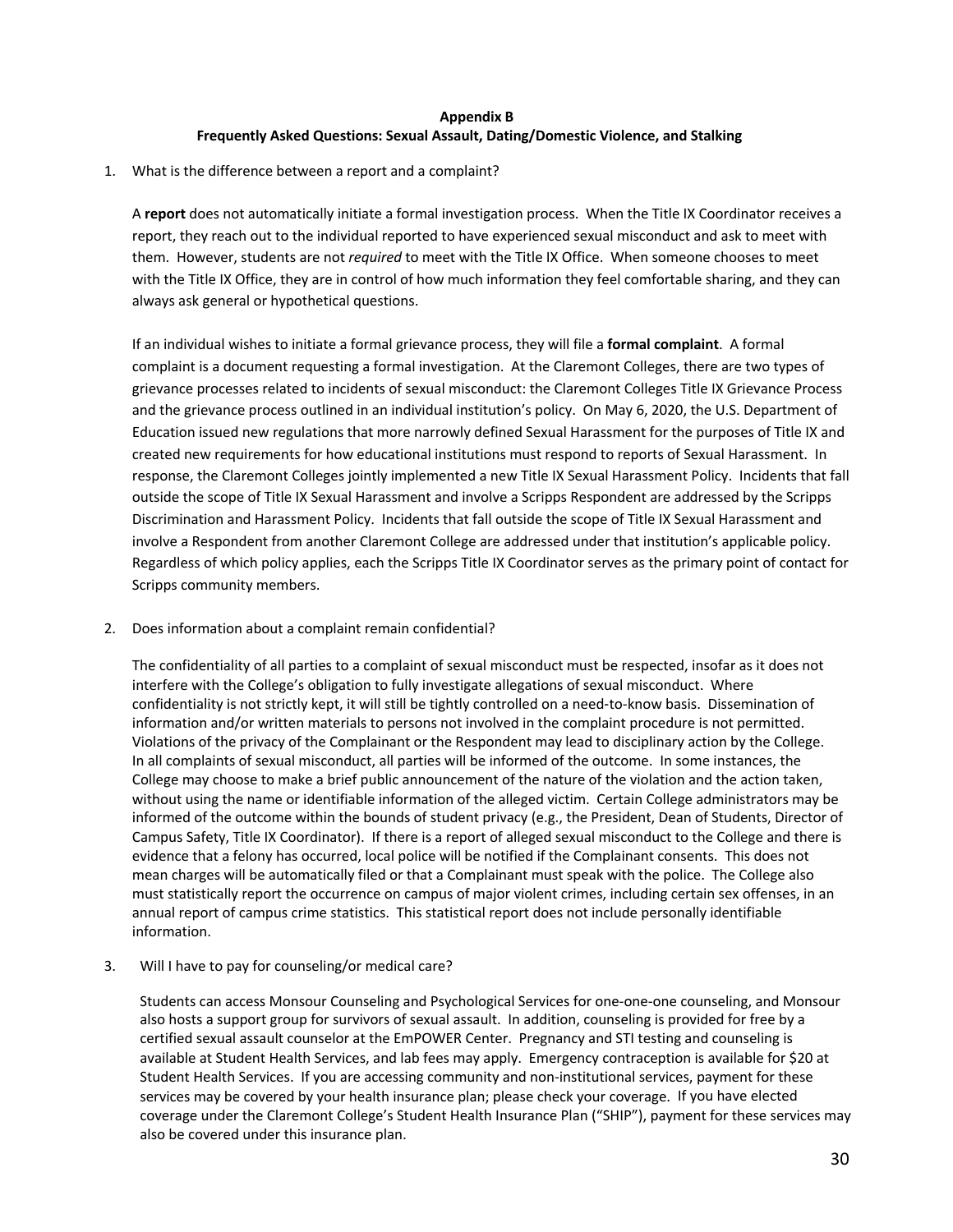3. Will my parents or guardian be notified?

Unless you are under 18, no, not unless you tell them. Whether you are the Complainant or the Respondent, the College's primary relationship is to you, the student, and not to your parent or guardian. However, we strongly encourage you to communicate with your loved ones when you are in distress, whether for medical, behavioral, or academic reasons. We will contact your parents or guardian if we believe your health or safety is at risk or if your status at the College is at risk (due to residential or College suspension or expulsion). In addition, College officials may speak with your parents or guardian directly at your request.

4. Do I have to name the alleged perpetrator?

Yes, if you want to pursue the matter under the College's Discrimination and Harassment Policies and Procedures. No, if you choose to respond informally and do not file a formal complaint. You should consult the confidentiality provisions set forth in the Policies and Procedures to better understand the College's legal obligations depending on what information you share with different College officials. Complainants should be aware that not identifying the alleged perpetrator may limit the College's ability to respond comprehensively.

5. Will the alleged perpetrator know my identity?

Yes, if you file a formal complaint. Sexual misconduct is a serious offense, and the Respondent has the right to know the identity of the complainant/alleged victim. If there is a hearing, the College does provide alternative testimony options so that the parties do not have to interact with each other directly.

6. What do I do if I am accused of sexual misconduct?

DO NOT contact the Complainant. You may want to speak with someone in the campus community or elsewhere who can act as your support person/advisor. The Title IX Coordinator can explain the College's grievance procedures for addressing sexual misconduct complaints and can discuss support options with you. For example, you may also want to seek confidential counseling through the counseling center or seek support through off campus services in the community. See below regarding legal representation.

7. What about legal advice?

If you are a party in a college proceeding, you are entitled to a support person of your choosing, including an attorney. However, should you elect to have an attorney support person, that person is not permitted to intervene in the proceeding. Complainants do not need private legal counsel to pursue criminal prosecution because representation will be handled by the District Attorney's office. However, you may want to retain an attorney if you are considering filing a civil action. Respondents may want to retain legal counsel given the potential for criminal and/or civil action.

8. What about changing residence hall rooms or other accommodations?

You may request a room change through the Title IX Coordinator, who will facilitate a room change with the Dean of Students to the first available, suitable room.

Other accommodations available might include:

- a. Assistance with or rescheduling an academic assignment (paper, exams, etc.);
- b. Assistance in requesting an incomplete in a class;
- c. Assistance with transferring class sections, if available;
- d. Temporary withdrawal;
- e. Assistance with alternative course completion options;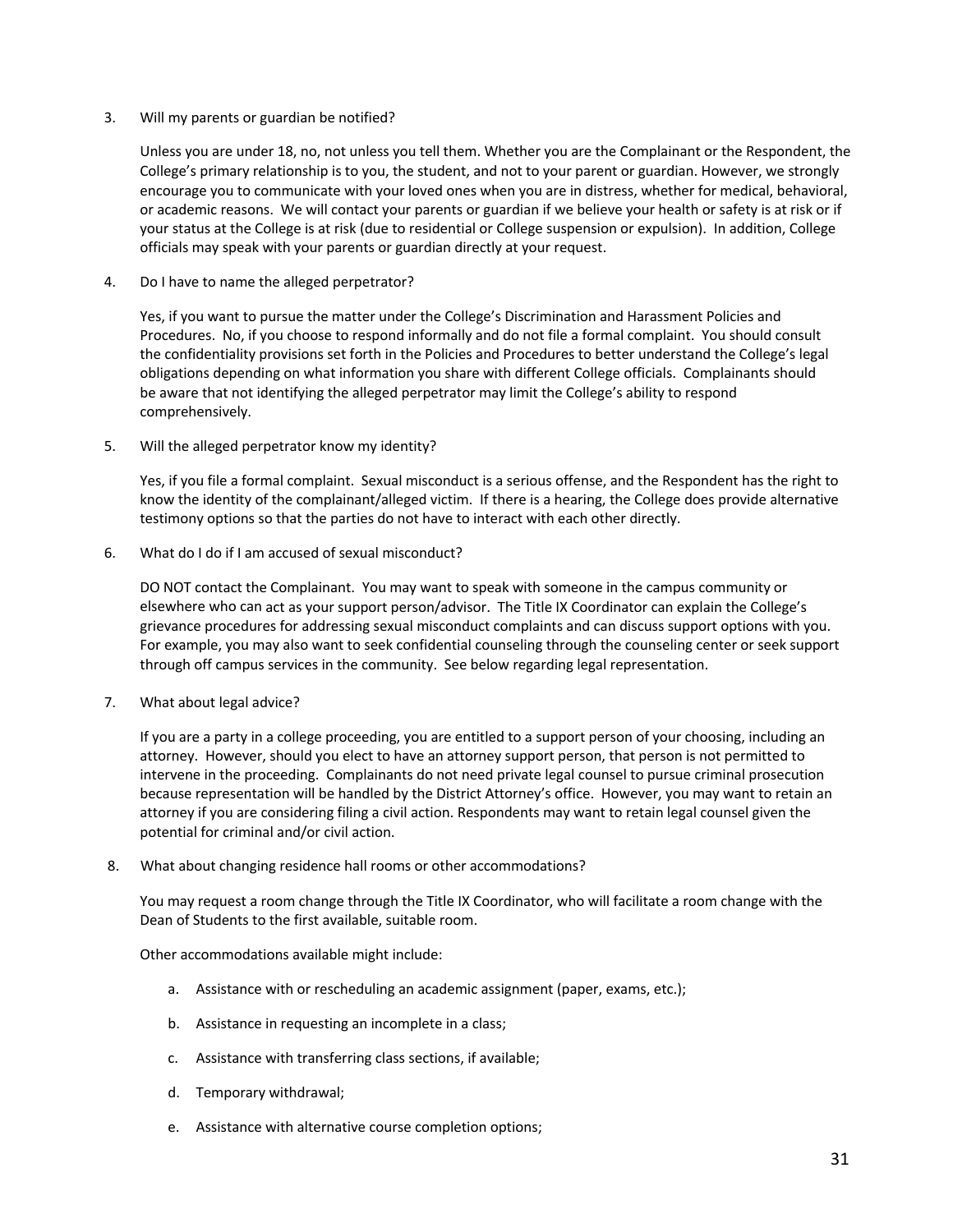- f. Other accommodations for safety as necessary.
- 9. What should I do about preserving evidence of a sexual assault?

Physical evidence of a criminal sexual assault must be collected from the alleged victim's person within 96 hours, though evidence can often be obtained from towels, sheets, clothes, etc. for much longer periods of time. Scripps recommends that students interested in exploring evidence preservation contact Project Sister Family Services' 24/7 hotline at 909-626-4357. PSFS will explain and help guide you through process, including whether evidence preservation is an option. Of course, if you want assistance from the College, contact Campus Safety at 909-607-2000 and ask to speak to the on-call dean. Click here for more information on the evidence preservation process.

10. Will the Complainant be sanctioned when reporting a sexual misconduct if they have illegally used drugs or alcohol?

No. The severity of the infraction will determine the nature of the College's response, but whenever possible the College will respond educationally rather than punitively to the illegal use of drugs and/or alcohol. The seriousness of sexual misconduct is a major concern and the College does not want any of the circumstances (e.g., drug or alcohol use) to inhibit the reporting of sexual misconduct.

11. Will the use of drugs or alcohol affect the outcome of a sexual misconduct complaint?

The use of alcohol and/or drugs by either party will not diminish the Respondent's responsibility. On the other hand, alcohol and/or drug use is likely to affect the Complainant's memory and, therefore, may affect the outcome of the complaint. A person bringing a complaint of sexual misconduct must either remember the alleged incident or have sufficient circumstantial evidence, physical evidence, and/or witnesses to support their complaint. If the Complainant does not remember the circumstances of the alleged incident, it may not be possible to impose sanctions on the Respondent without further corroborating information. Use of alcohol and/or other drugs will never excuse a violation by a Respondent.

12. Will either party's prior use of drugs and/or alcohol be a factor when reporting sexual misconduct?

Not unless there is a compelling reason to believe that prior use or abuse is relevant to the present complaint.

13. What should I do if I am uncertain about what happened?

If you believe that you have experienced sexual misconduct, but are unsure of whether it was a violation of the College policy, you should contact the College's Title IX Coordinator who can explain the policy and resolution options. If you would like to speak with someone in confidence to explore the incident, you may want to first speak with a counselor at Monsour Counseling and Psychological Services or the EmPOWER Center, a chaplain from the McAlister Center, or a rape crisis hotline. Scripps Advocates for Survivors of Sexual Assault are a trained student group who are available through a warm line to assist students who have experienced sexual assault or misconduct (909-214-2138).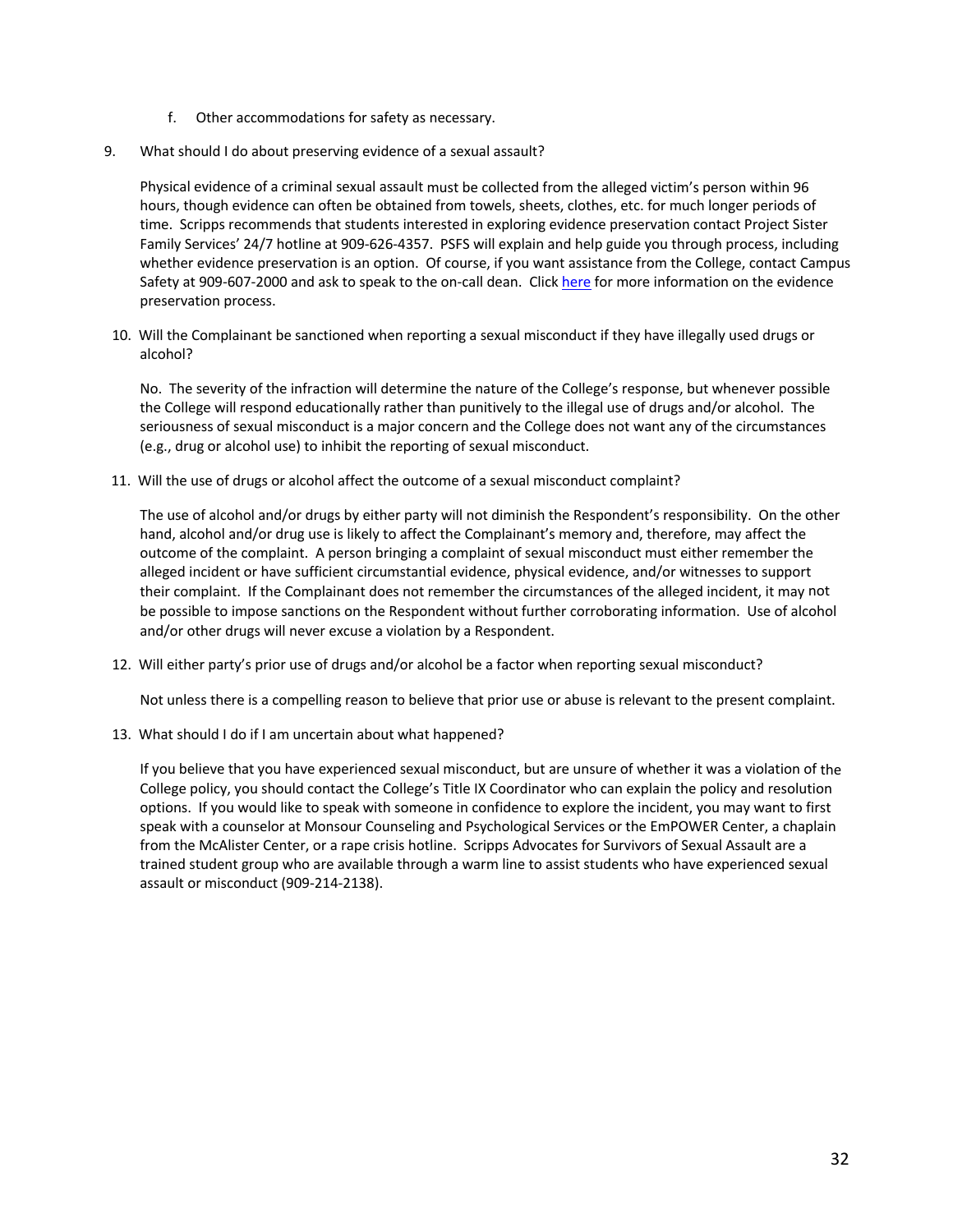#### **Appendix C**

# **What to Do if You Have Experienced Sexual Assault, Dating/Domestic Violence, or Stalking**

If you have experienced sexual assault, dating/domestic violence, or stalking, the sooner you seek help the more options you have available to you. The following steps are important to take as soon as possible.

- 1. **Get away from your attacker and to a safe place as soon as possible**. Call 911 or Campus Safety.
- 2. **Seek medical attention** to assess and treat any injuries, screen for pregnancy and any sexually transmitted infections, and collect evidence (if you wish to do so). Visit here for more information on evidence preservation.
- 3. **Seek support**: Don't be afraid to ask for help and support; feelings of shame, guilt, fear, and shock are normal. Call a trusted friend or family member or one of the on and off campus resources listed below:

**Title IX Coordinator**: 909-607-7142. Your Title IX Coordinator is available to talk to you about your reporting and support options. You can learn more about your options without sharing details about the incident, including the identity of the other party.

**On-Call Deans** (For assistance after business hours and weekends): Call Campus Safety at 909-607-2000 and ask to speak to the on-call dean.

**Scripps Advocates for Survivors of Sexual Assault**: 909-214-2138, 8:00pm-8:00am, 7 days a week, when school is in session**.** Scripps Advocates are students at Scripps. Sometimes talking to a peer may feel like a comfortable first step. You may speak anonymously (in other words, you don't need to reveal who you are to the warm line) to an advocate, who will help guide you to support resources. Even if you choose to reveal your identity to an advocate, they will not need to reveal your identity to college officials in the absence of an imminent risk to self or others.

**Monsour Counseling and Psychological Services** (including the on-call therapist): 909-621-8202.

**EmPOWER Center** (1030 Dartmouth Ave, Claremont): The Center's mission is to create a culture where all members of The Claremont Colleges respect and look out for each other and where students impacted by sexual violence, dating/domestic violence, and stalking receive holistic support and care. The Center provides free, confidential advocacy and support to 7C students impacted by sexual violence, dating/domestic violence, and stalking. Students interested in receiving counseling may call **(909) 607-0690** to make an appointment. The Director of the EmPOWER Center, Rima Shah, is a confidential resource. She can be reached at RShahEmPOWER@cuc.claremont.edu or 909-607-2689.

**Student Health Services**: 909-621-8222 during normal business hours. For assistance after hours, contact the on-call doctor through Campus Safety at 909-607-2000.

**Academic Support**: Experience tells us that it is not uncommon for students to discover they need academic support following incidents of sexual misconduct. If you feel such support would be helpful for you, you may contact your Primary Contact Dean (PCD) or the Title IX Coordinator. You're not required to disclose the full circumstances of the incident in order to obtain academic support, though sometimes limiting what you disclose could interfere with their ability to fully and comprehensively assess and address your needs. If you choose instead to speak directly to your professors, please know that they are Responsible Employees and have a legal obligation to report what you disclose to them to a member of the Title IX team.

# **Community Partners:**

**Project Sister Sexual Assault 24/7 Crisis Hotline (Pomona, CA):** Provides services to the women, children,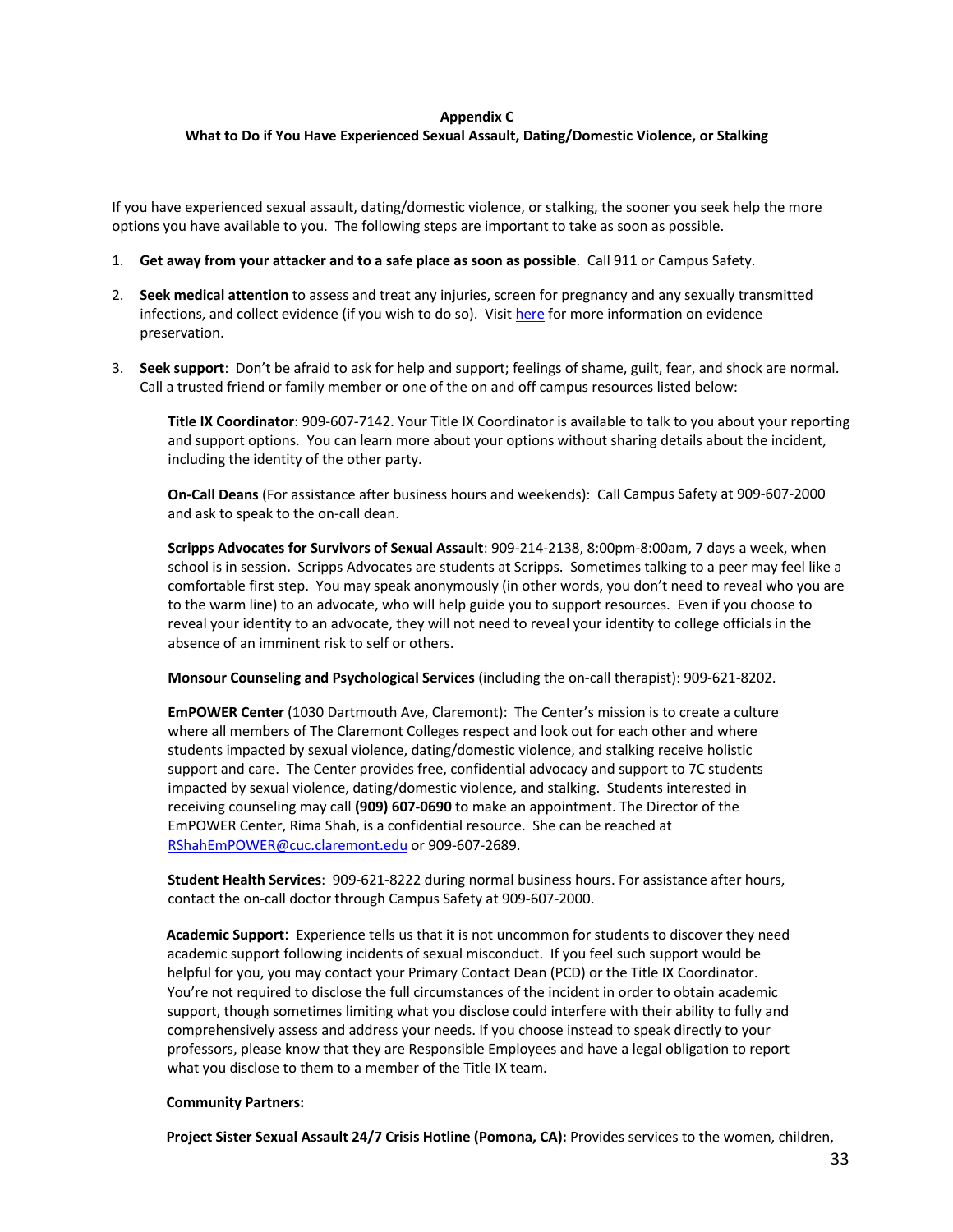and men survivors of sexual assault and abuse and their families in the East San Gabriel and Inland Valleys in Southern California. PSFS' services include a 24-hour hotline; advocacy and accompaniment to local hospitals, law enforcement interviews and legal proceedings. Among their services, PSFS can explain and help support you through the process for evidence preservation**,** should that be a priority for you.

800-656-4673

909-626-HELP (909-626-4357)

**House of Ruth 24/7 Hotline (for dating and domestic violence) (Claremont, CA).** Confidential counseling, anonymous 24/7 hotline, emergency and transitional shelter. Free services, available in English and Spanish.

877-988-5559 (toll-free hotline); 909-623-4364 (Pomona Outreach Office)